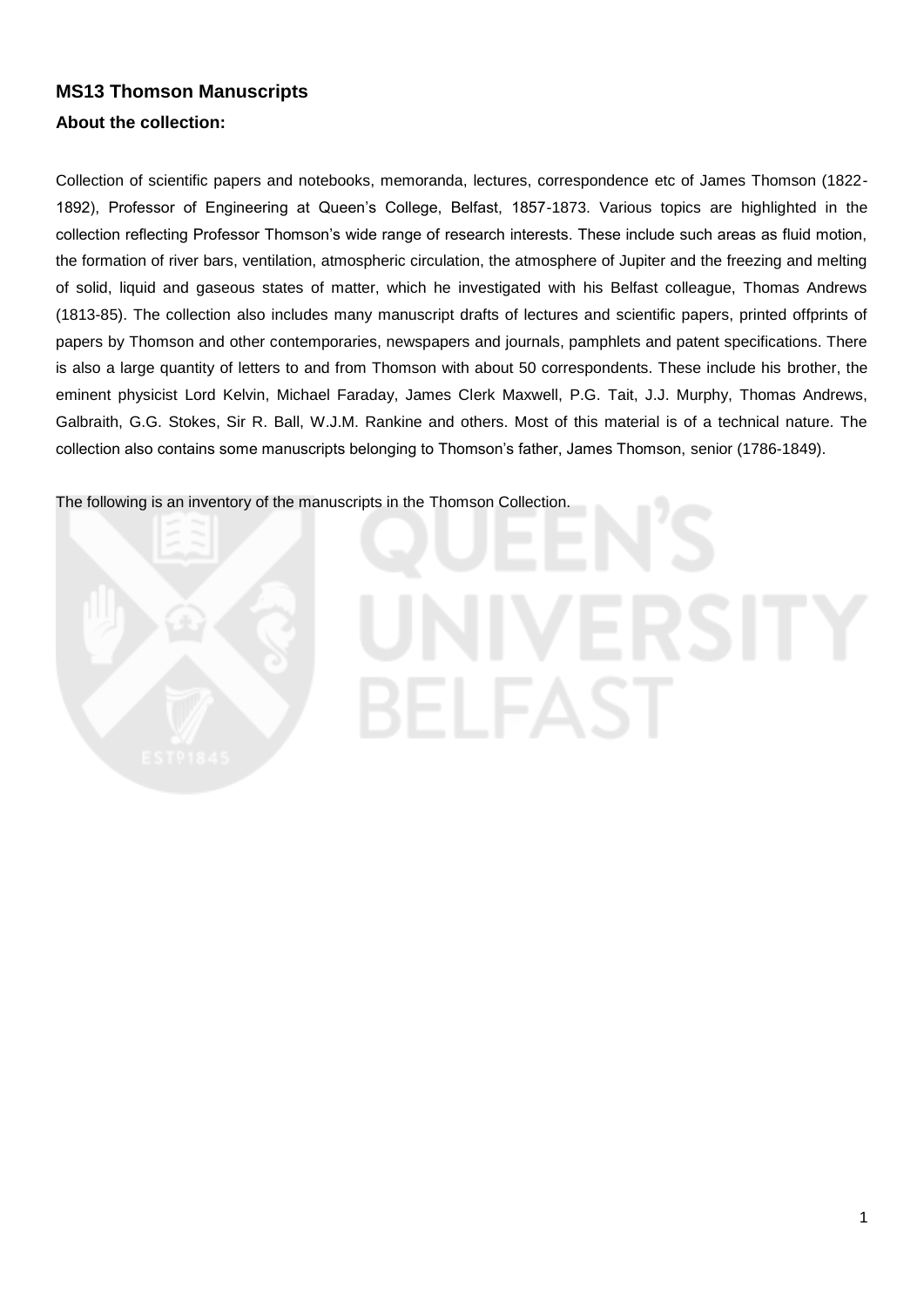| <b>MS13</b>   | <b>Table of contents</b>             |      |
|---------------|--------------------------------------|------|
| <b>MS13/A</b> | Manuscript Books                     | p.3  |
| <b>MS13/B</b> | Relating to Professorships           | p.6  |
| <b>MS13/C</b> | Lectures                             | p.7  |
| <b>MS13/D</b> | <b>Fluid Motion</b>                  | p.8  |
| <b>MS13/E</b> | Formation of River-bars              | p.10 |
| <b>MS13/F</b> | Ventilation                          | p.11 |
| <b>MS13/G</b> | Atmospheric Circulation              | p.13 |
| <b>MS13/H</b> | Atmosphere of Jupiter                | p.14 |
| <b>MS13/I</b> | Coagulation and Liquefaction         | p.15 |
| <b>MS13/J</b> | Solid, Liquid & Gaseous States       | p.16 |
| <b>MS13/K</b> | Words                                | p.17 |
| <b>MS13/L</b> | Miscellaneous papers                 | p.19 |
| <b>MS13/M</b> | Correspondence                       | p.21 |
| <b>MS13/N</b> | Manuscripts of James Thomson, Senior | p.37 |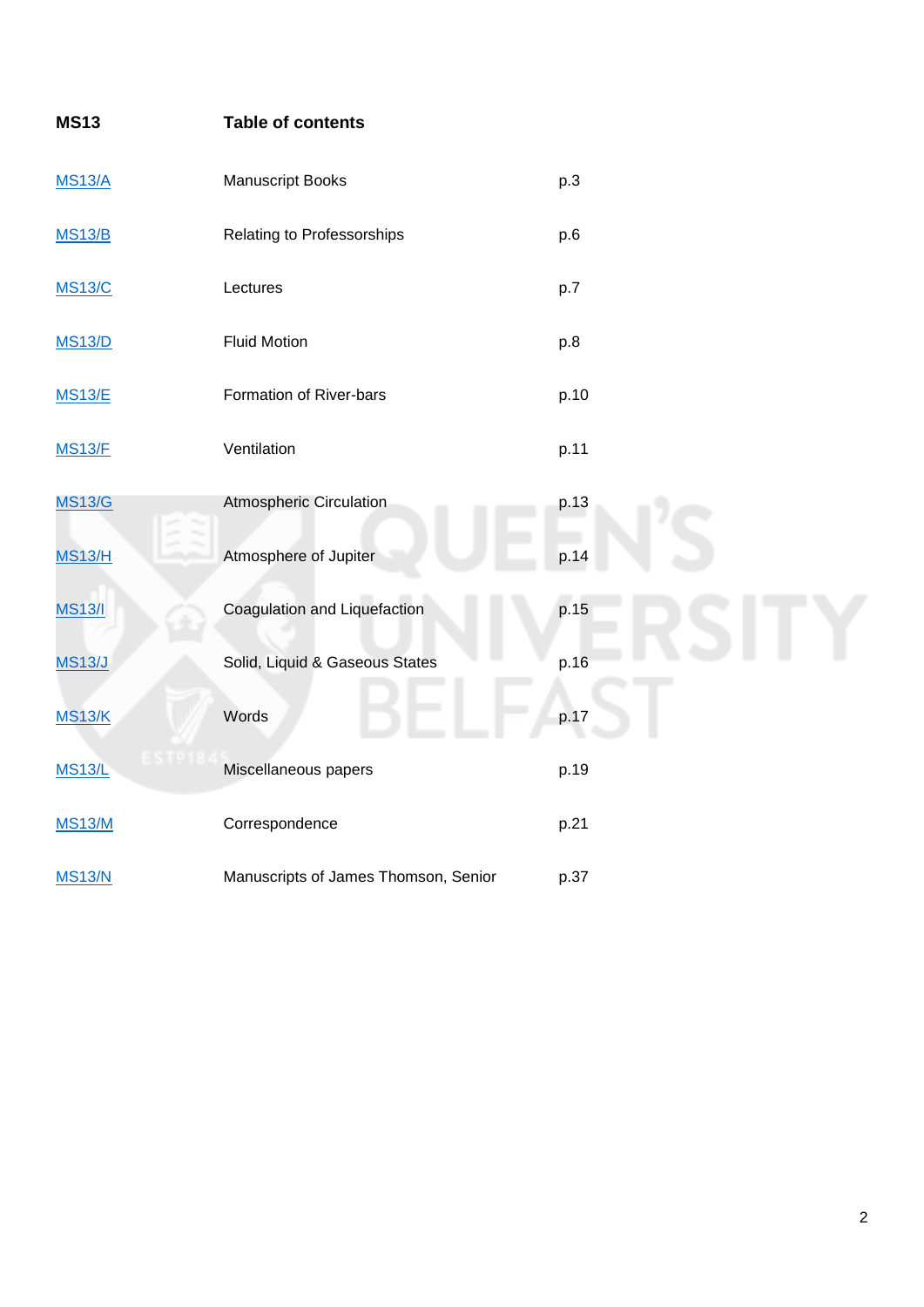| <b>MS13/A</b>                      |                  | <b>Manuscript Books</b>                                                                                                                                                                                                                                                                                                                                                                                                                                                                                                                                                                                                                                                                                                                                                              |
|------------------------------------|------------------|--------------------------------------------------------------------------------------------------------------------------------------------------------------------------------------------------------------------------------------------------------------------------------------------------------------------------------------------------------------------------------------------------------------------------------------------------------------------------------------------------------------------------------------------------------------------------------------------------------------------------------------------------------------------------------------------------------------------------------------------------------------------------------------|
| <b>MS13/A/1</b>                    | 07/04/1937       | Jacobus Thomson, Bench 3<br>Book in wrappers of newspaper, on which is a date Apr 7, 1837,<br>containing exercises in geometry, worked by "Jacobus Thomson, Bench 3", at<br>Glasgow College. (200 x 130 mm).                                                                                                                                                                                                                                                                                                                                                                                                                                                                                                                                                                         |
| <b>MS13/A/2</b>                    | 13/05/1837       | No. 4, James Thomson, Jr College Glasgow May 13, 1837<br>With marbled covers, inside cover "Note-book. No. 4, James<br>Thomson, Jr College Glasgow May 13, 1837", containing exercises in algebra &<br>trigonometry; followed with later notes on the cost of engines. (202 x 128 mm).                                                                                                                                                                                                                                                                                                                                                                                                                                                                                               |
| <b>MS13/A/3</b>                    | 15/11/1838       | Solutions of the Questions proposed to the students of the Senior<br>Mathematical Class in April, 1838, as the subject of a<br>Vacation Exercise. Glasgow College November 15th 1838<br>Book with stiff marbled covers. "Solutions of the Questions proposed<br>to the students of the Senior mathematical Class in April, 1838, as the subject of a<br>Vacation Exercise. Glasgow College November 15th 1838". This is followed by a note<br>in the hand of Prof Jas Thomson, Sr. - "This exercise was written by James Thomson<br>Jr, Glasg. Coll. And gained the prize, decided by the Rev. Dr. Forbes, Minister of St<br>Paul's, Glasgow. J. Thomson, Prof of Math." Pasted inside the cover, the letter from<br>Dr. Forbes to Prof Thomson conveying the award. (255 x 200 mm). |
| <b>MS13/A/4</b><br><b>MS13/A/5</b> | 1841<br>May 1942 | James Thomson. Jr, 1841<br>Note-book, marbled covers, "James Thomson. Jr, 1841" inside cover, on first page,<br>"Note-Book. No.2, no other class note-book. Civil Engineering Class Notes". Some<br>entries in an early form of Pitman's Shorthand. Stuck in at the end, a printed Syllabus<br>of lectures on Civil Engineering & mechanics in Glasgow University, Session 1846-<br>47. (205 x 125 mm).<br>Essay on Overshot Water Wheels, James Thomson May 1842                                                                                                                                                                                                                                                                                                                    |
| <b>MS13/A/6</b>                    | 1874             | In paper covers, "Essay on Overshot water wheels, James Thomson May 1942". (255)<br>x 210 mm)<br>Note-Book. No. 3<br>Small note-book, marbled covers. Marked inside cover "Note-Book. No. 3". The Latter<br>part of the book contains notes on hydraulics written "before 1847", at the end in red<br>ink, is "Postscript, March 1874" in which comments are made on the progress of the<br>writer's ideas on flow of water. (155 x 98 mm).                                                                                                                                                                                                                                                                                                                                          |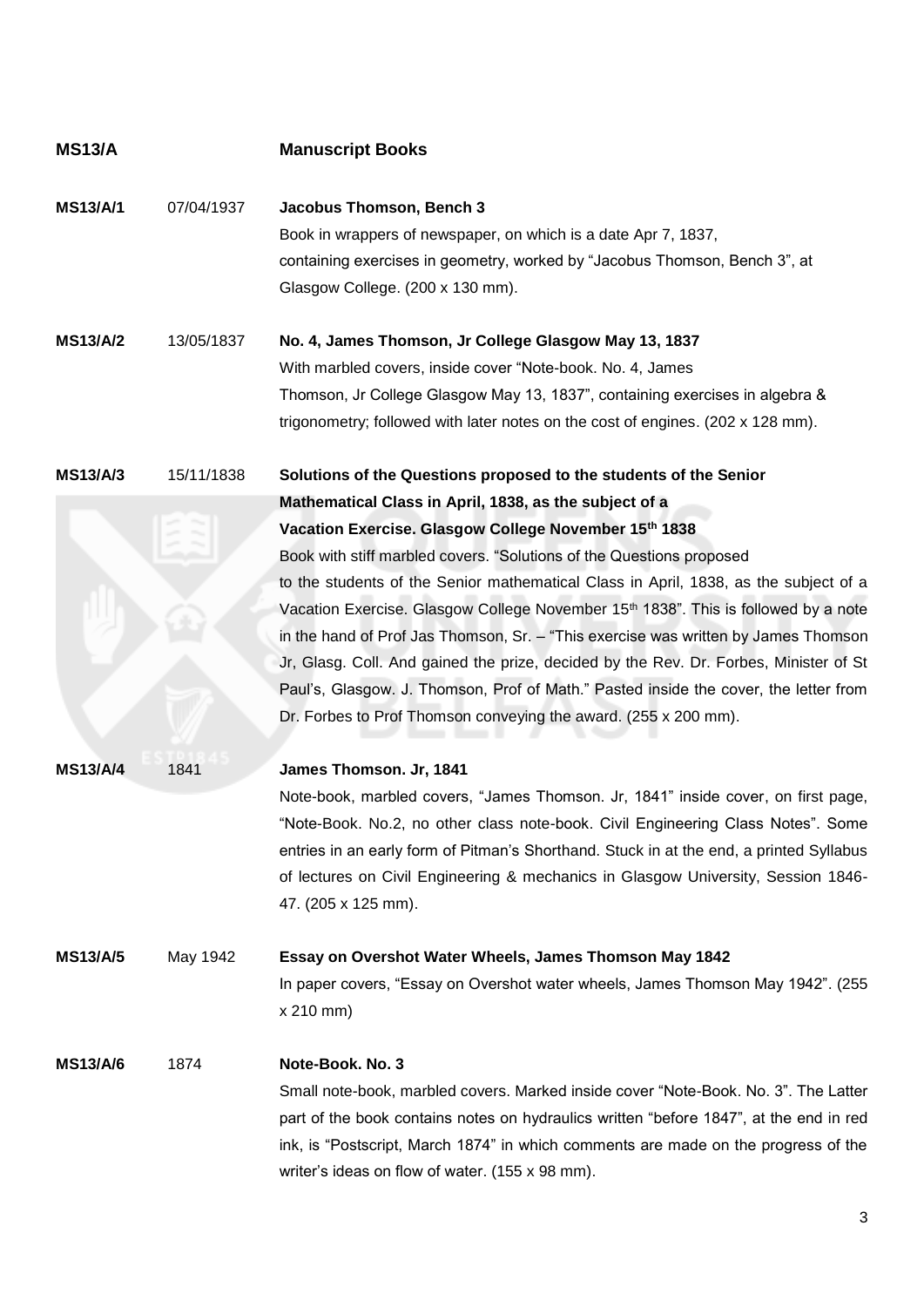| <b>MS13/A/7</b>  | 1847       | <b>Natural Philosophy 1847</b>                                                        |
|------------------|------------|---------------------------------------------------------------------------------------|
|                  |            | Small black note-book "Natural Philosophy 1847", notes of a course                    |
|                  |            | of lectures (given by Wm Thomson?). (160 x 100 mm).                                   |
| <b>MS13/A/8</b>  | n.d.       | Note-book, No. W.W. 1                                                                 |
|                  |            | Book with limp marbled covers, "Note-book, No. W.W. 1. (195 x 165 mm).                |
| <b>MS13/A/9</b>  | 1849       | Note Book, No. 4, intended to contain chiefly Memorandums likely to be useful         |
|                  |            | to me on Practical Subjects and on Scientific Subjects applicable to the Arts.        |
|                  |            | James Thomson, Nov. 1849                                                              |
|                  |            | Note-book with black covers. (200 x 127 mm).                                          |
| <b>MS13/A/10</b> | 04/03/1852 | <b>Calculation Book, No. 2, James Thomson</b>                                         |
|                  |            | Book with black covers. Date at beginning, March 4, 1852. Calculations relative to    |
|                  |            | vortex-turbines. (182 x 115 mm).                                                      |
| MS13/1/11        | n.d.       | <b>Applications of the Principles of States</b>                                       |
|                  |            | Note-book with stiff marbled covers. "Applications of the Principles of States",      |
|                  |            | contains miscellaneous notes, some in shorthand. (184 x 115 mm).                      |
|                  |            |                                                                                       |
| <b>MS13/A/12</b> | 01/1875    | Note-book. No. 5, intended to contain Notes on Water Works, James Thomson,            |
|                  | TP1845     | April 24, 1856. also Notes on House Arrangements begun chiefly in reference to        |
|                  |            | W. Thomson's intended house at Largs, January 1875                                    |
|                  |            | Book with stiff marbled covers. (220 x 180 mm).                                       |
| MS13/A/13        | c. 1872    | <b>Untitled</b>                                                                       |
|                  |            | Note-book. (200 x 165 mm). Contains notes on thermodynamics & on ocean                |
|                  |            | currents. Inserted is a pencilled letter from Wm Thomson on the latter subject, dated |
|                  |            | 22 Oct 1872.                                                                          |
| <b>MS13/A/14</b> | 09/1848    | <b>Motive Power of Heat &amp; Air Engines</b>                                         |
|                  |            | Set of three books, marked A B C (255 x 205 mm), "Motive Power of Heat & Air          |
|                  |            | Engines". On outside of cover of A label inscribed – "This book contains at page 58,  |
|                  |            | under date May 1848, my original manuscript investigation of the amount of the        |
|                  |            | lowering of the Freezing Point of Water by pressure James Thomson, Sept 1863".        |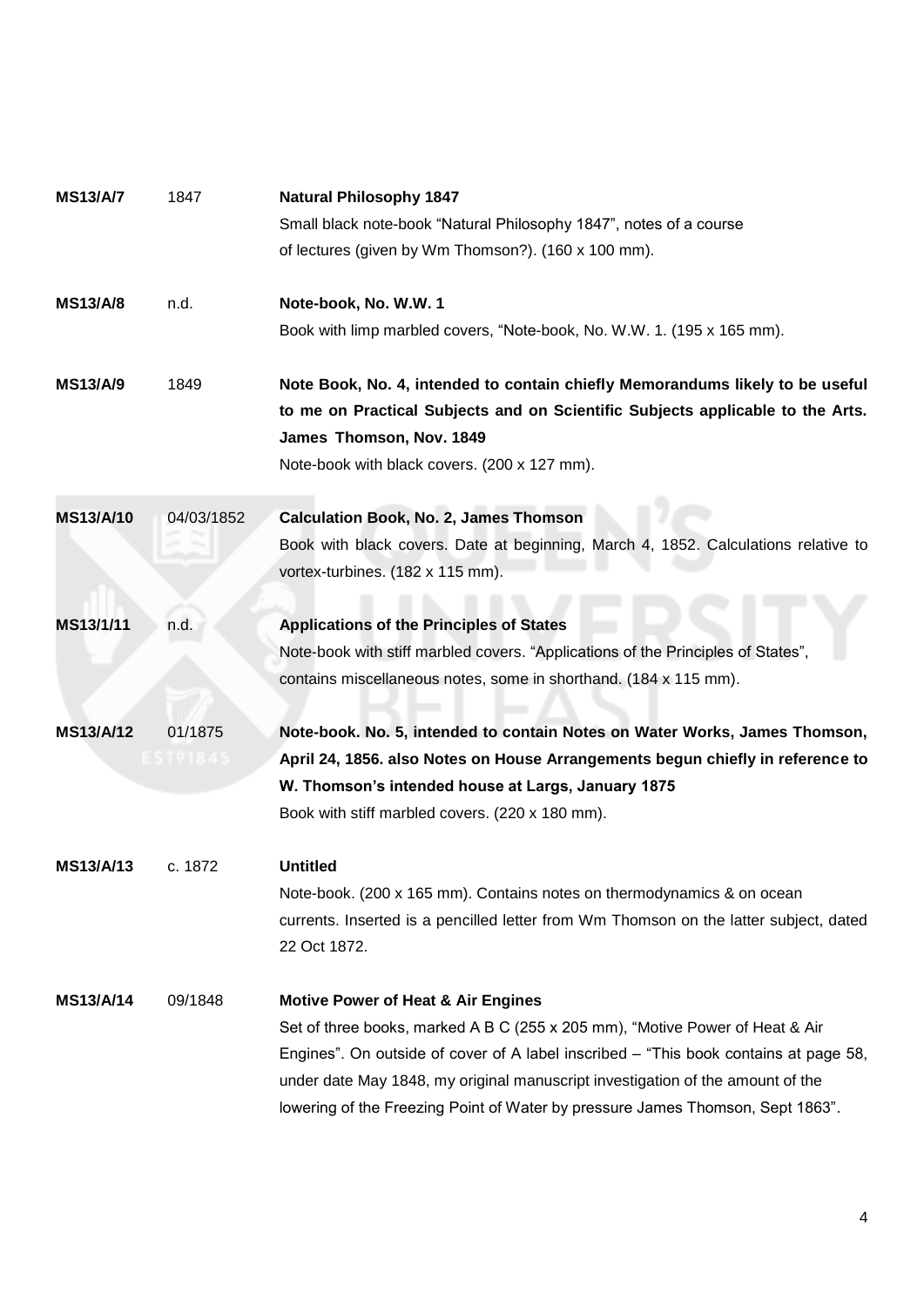# **MS13/A/15** n.d. **Untitled**

Foolscap engineering notebook. (380 x 250 mm) Worn marbled boards over quarter calf, back strip largely perished and missing. 128pp with c 40 blank pages and miscellaneous jottings, some in the hand of other family members. Throughout the book, Thomson uses a mixture of drawings and graphs combined with text and mathematical calculations, all divided into headed sections. Mainly pen, with some pencil.



# **ERSITY BELFAST**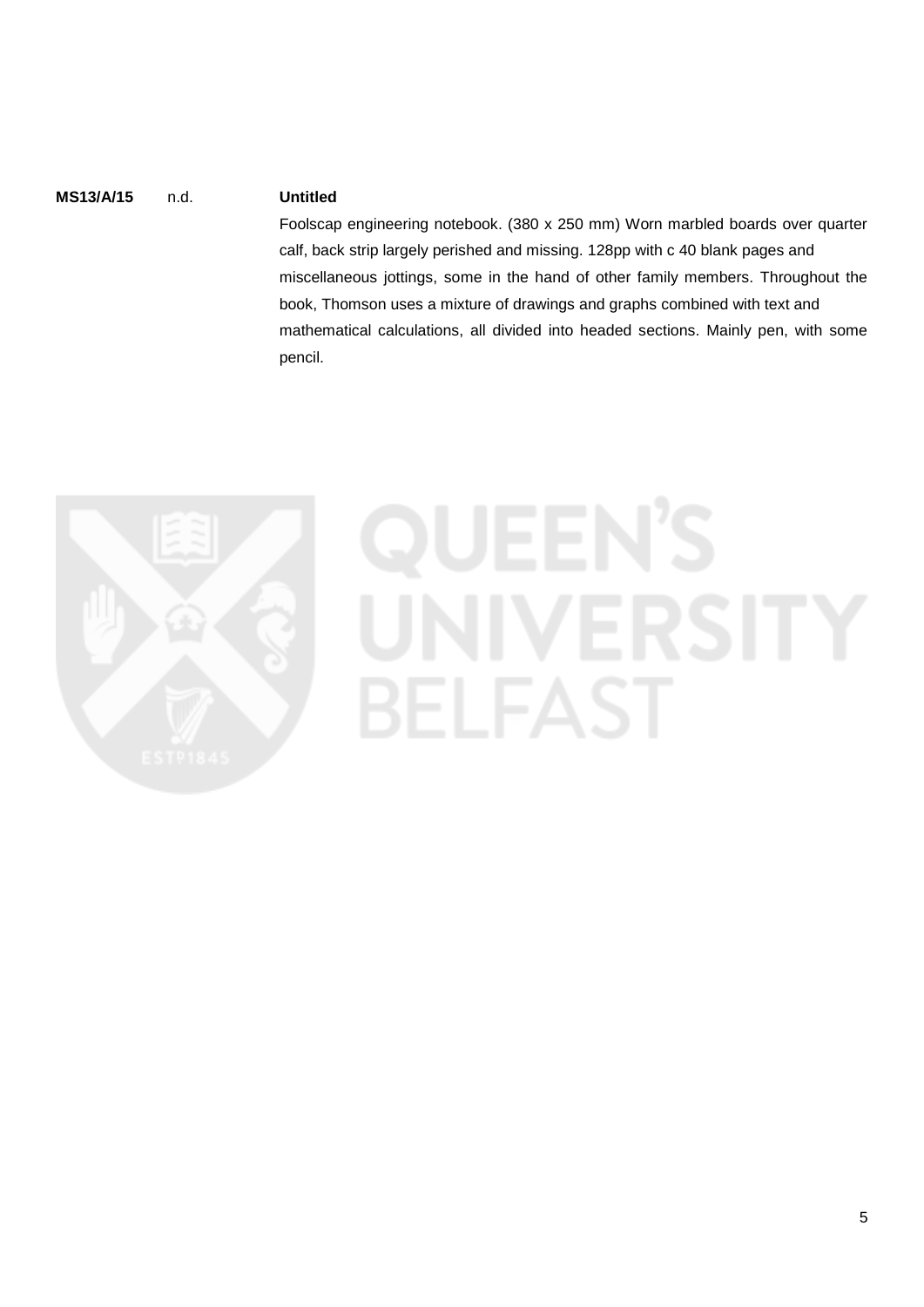<span id="page-5-0"></span>

| <b>MS13/B</b>   |               | <b>Papers Relating to Professorships</b>                                                                                                                                                                       |
|-----------------|---------------|----------------------------------------------------------------------------------------------------------------------------------------------------------------------------------------------------------------|
| <b>MS13/B/1</b> | $1855 - 1858$ | <b>Queen's University Papers Testimonials &amp; Applications</b><br>for Examinership<br>Packet inscribed "Queen's University Papers Testimonials & Applications<br>for Examinership" containing the following: |
| а.              | 04/07/1855    | Letters<br>James Thomson to Robert Ball, 4 July 1855                                                                                                                                                           |
| b.              | 04/07/1856    | Letters                                                                                                                                                                                                        |
| c.              | 03/07/1858    | James Thomson to Robert Ball, 4 July 1856<br>Letters<br>James Thomson to G. Johnstone Stoney, 3 July 1858                                                                                                      |
| d.              | n.d.          | <b>Testimonials</b><br>Printed copy of testimonials                                                                                                                                                            |
| <b>MS13/B/2</b> | 1857-1880     | <b>Envelope</b><br>Envelope with list of contents inscribed:                                                                                                                                                   |
| а.              | 22/12/1857    | Commission of Her Majesty Queen Victoria appointing me to the<br>Professorship in Belfast                                                                                                                      |
| b.              | 30/12/1857    | Letter<br>J.A. Larcom to James Thomson relating to the above.                                                                                                                                                  |
| c.              | 24/01/1862    | Letter<br>J.A. Larcom to President, Queen's College, Galway about<br>pensions. Copy.                                                                                                                           |
| d.              | [c.12/1857]   | Note as to my Commission from Her Majesty for Professorship in Glasgow                                                                                                                                         |
| е.              | 06/09/1880    | Letter<br>Elizabeth Thomson to James Coutts, relating to amount of<br>pension, and memorandum of dates & income. (Included with these papers,<br>but not included on list in envelope.                         |
| <b>MS13/B/3</b> | n.d.          | De Ratione Incolimitatem Periculumre Aestimandi Quod Ad                                                                                                                                                        |
|                 |               | <b>Structurarum Usum Machinarumque Attinet</b>                                                                                                                                                                 |
|                 |               | "Induction dissertation, University of Glasgow", Prof. Nesbitt put it into Latin<br>for me"                                                                                                                    |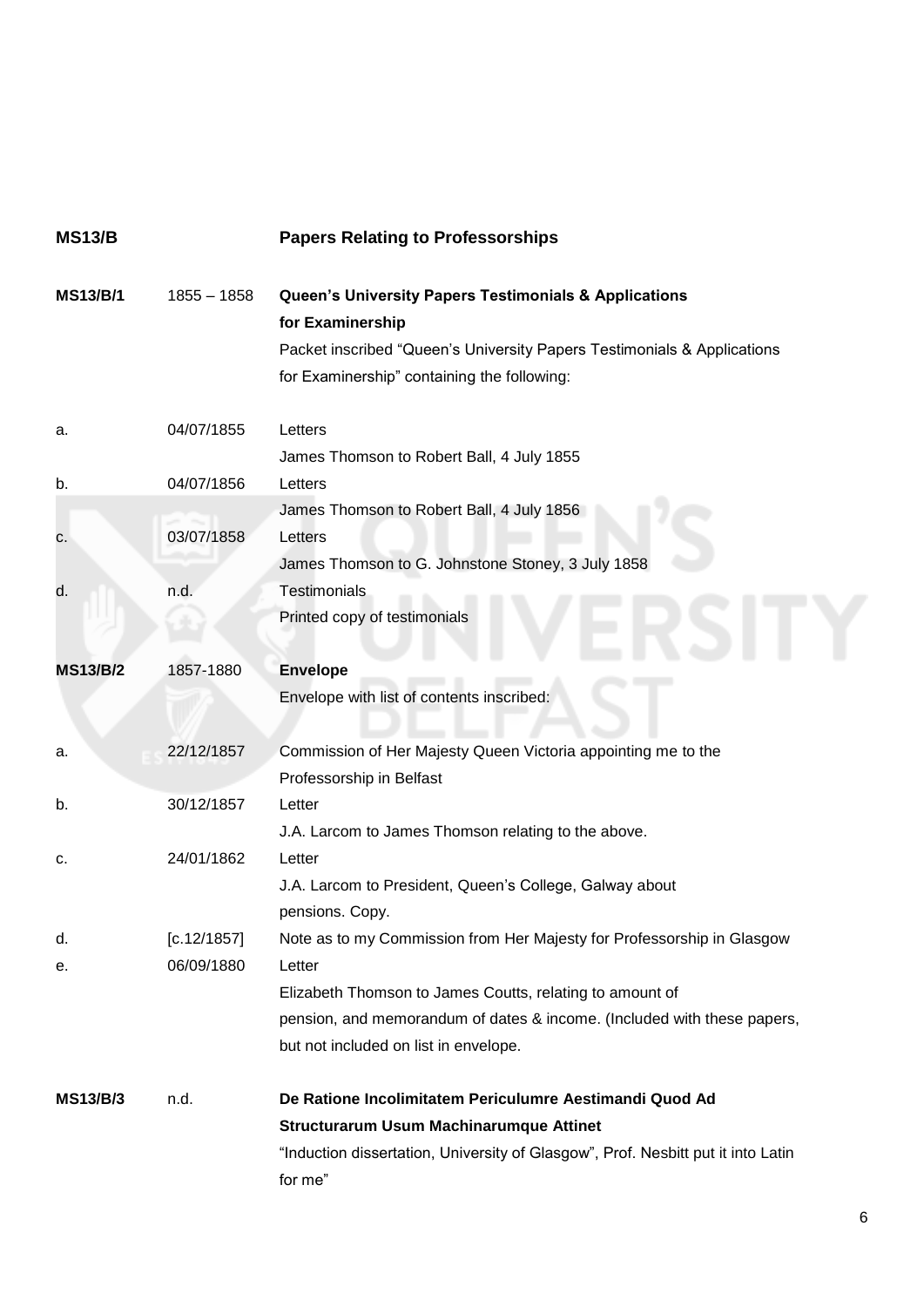# <span id="page-6-0"></span>**MS13/C Lectures**

Four books containing notes for college lectures:

| <b>MS13/C/1</b> | 1858                                        | Queen's College Belfast, Civil engineering Class 1858<br>Green covers, inside front cover "Queen's College Belfast,<br>Civil engineering Class 1858". (220 x 185 mm)            |
|-----------------|---------------------------------------------|---------------------------------------------------------------------------------------------------------------------------------------------------------------------------------|
| <b>MS13/C/2</b> | 1861-1864                                   | (Surv. & mapping 1858), 2 <sup>nd</sup> Year. Lecture & Practice courses, From<br>1861-2 forward, 1862-3, 1863-4<br>Black covers. (220 x 190 mm).                               |
| <b>MS13/C/3</b> | c.1864                                      | Memoranda of 1 <sup>st</sup> Year Course from 1863-4 forward<br>Red mottled covers, on first blank leave "Memoranda of 1st<br>Year Course from 1863-4 forward". (227 x 178 mm). |
| <b>MS13/C/4</b> | c.1864                                      | Memoranda of 3rd Year Lecture & Practice Courses from 1862-3 Forward<br>Similar to MS13/3/4                                                                                     |
|                 | Notes for lectures on elementary mechanics: |                                                                                                                                                                                 |
| <b>MS13/C/5</b> | 1877                                        | Simplified Proof of the Parallelogram of Forces<br>Fasc. pp 15 (3 blank).                                                                                                       |
| <b>MS13/C/6</b> | 27/11/1888                                  | <b>Untitled</b><br>Fasc. pp 27 (3 blank) 27 Nov 1888                                                                                                                            |
| <b>MS13/C/7</b> | 18/12/1888                                  | <b>Untitled</b><br>Fasc. pp 17 (12 blank) 18 Dec 1888                                                                                                                           |
| <b>MS13/C/8</b> | n.d.                                        | Notes for Introductory Lecture or Advice to Students entering my<br><b>Practice Classes</b><br>Pp 4 (one blank).                                                                |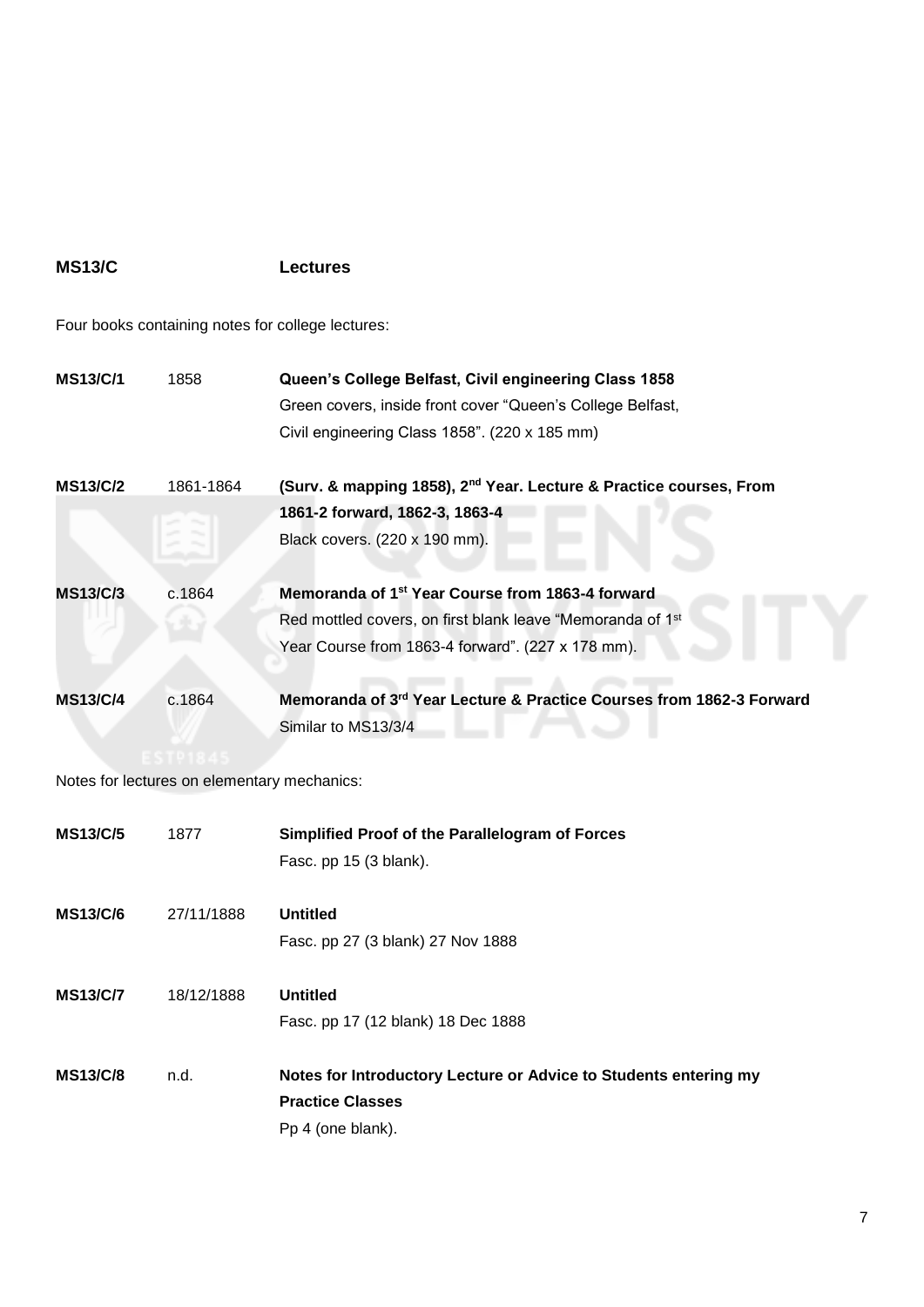<span id="page-7-0"></span>

| <b>MS13/C/9</b>   | c.Jun 1870 | Notes for Contemplated Lectures to Working Classes. Perhaps Two,<br>Three or Four Lectures for May or June 1870<br>Pp 8 (one blank).                                                                                                                                                                                                            |
|-------------------|------------|-------------------------------------------------------------------------------------------------------------------------------------------------------------------------------------------------------------------------------------------------------------------------------------------------------------------------------------------------|
| <b>MS13/C/10</b>  | 02/10/1873 | Copy made by John Stewart of Lecture-Notes on Architecture as a Fine<br>Art<br>Pp 48 (2 blank).                                                                                                                                                                                                                                                 |
| <b>MS13/D</b>     |            | <b>Papers Relating to Fluid Motion</b>                                                                                                                                                                                                                                                                                                          |
| <b>MS13/D/1</b>   | 07/1868    | New proposed pump, July 1868<br>Jet pump. pp 19                                                                                                                                                                                                                                                                                                 |
| <b>MS13/D/2/A</b> | 03/1876    | Vena Contacta, W.J. and J.T. in Glasgow Phil Society, Feb and March<br>1876<br>Off print with manuscript notes, attached to fascicle of further notes, pp 9 (3)<br>blank).                                                                                                                                                                      |
| <b>MS13/D/2/B</b> | 19/09/1878 | Remarks as to Question of Validity of Prof Purser's Reasoning on the<br><b>Hydraulic Theorems for Similar Flows</b><br>Letter, John Purser to J.T., 19 Sep 1878, accompanying notes on flow<br>through notches, pp 4 and pp 3 of "Remarks as to Question of Validity of Prof<br>Purser's Reasoning on the Hydraulic Theorems for Similar Flows" |
| <b>MS13/D/3</b>   | n.d.       | Theory of the Flow of Water through Orifices Similar in Form & Similarly<br><b>Situated Relatively to the Water Surface</b><br>Fasc. (blue paper). Pp 13                                                                                                                                                                                        |
| <b>MS13/D/4</b>   | 03/1889    | <b>Water Orifice notes</b><br>Separate copy of Brit Ass. Paper "on the Flowing water through orifices",<br>1876, containing many notes & corrections in manuscript. Attached to this<br>"Lecture notes on flow of water through orifices", Date March 1889. (pp 12, 6<br>blank).                                                                |
| <b>MS13/D/5</b>   | [1879]     | <b>Bundle Connected with Paper by John Perry</b>                                                                                                                                                                                                                                                                                                |
| a.                | 15/03/1879 | Letter<br>W.E. Ayrton to James Thomson. Sent with John Perry's manuscript                                                                                                                                                                                                                                                                       |
| b.                | n.d.       | Manuscript                                                                                                                                                                                                                                                                                                                                      |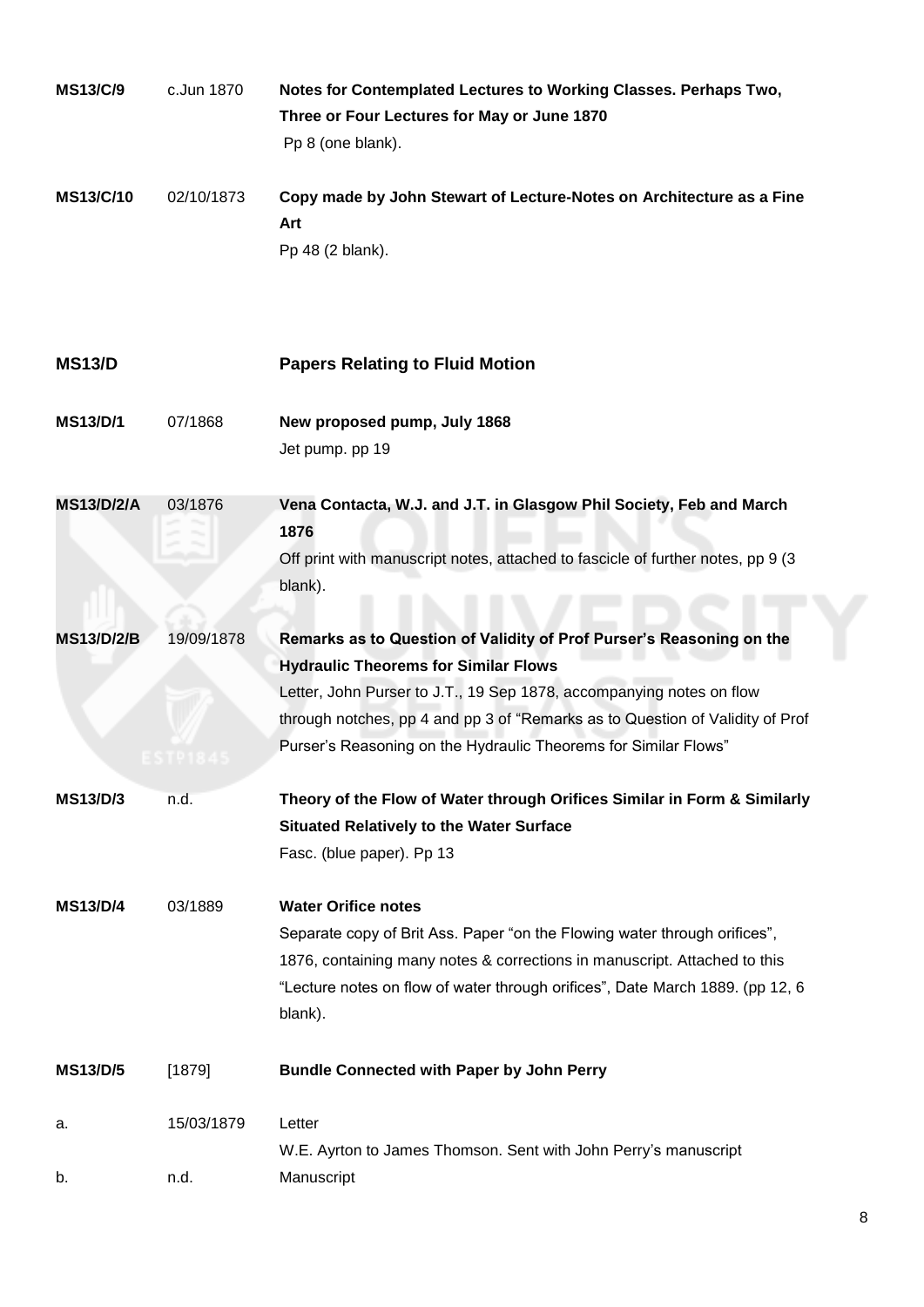|                 |            | John Perry on "Flow of liquid" pp 21                                                        |
|-----------------|------------|---------------------------------------------------------------------------------------------|
| C.              | 25/09/1879 | Letter                                                                                      |
|                 |            | W.E. Ayrton to James Thomson 25 Sep (1879) enquiring about the MS13/D/5/b                   |
| d.              | n.d.       | Fasc.                                                                                       |
|                 |            | "Notes on Mr Perry's paper on Flow of liquid" pp 7                                          |
| <b>MS13/D/6</b> | 14/02/1885 | Flow Through Similar Notches with Other Similarities &<br>Proportionalities (as usual J.T.) |
|                 |            | Pp 7, (one blank).                                                                          |

Fasc. Blue paper, pp 27.



**QUEEN'S** JNIVERSITY **BELFAST**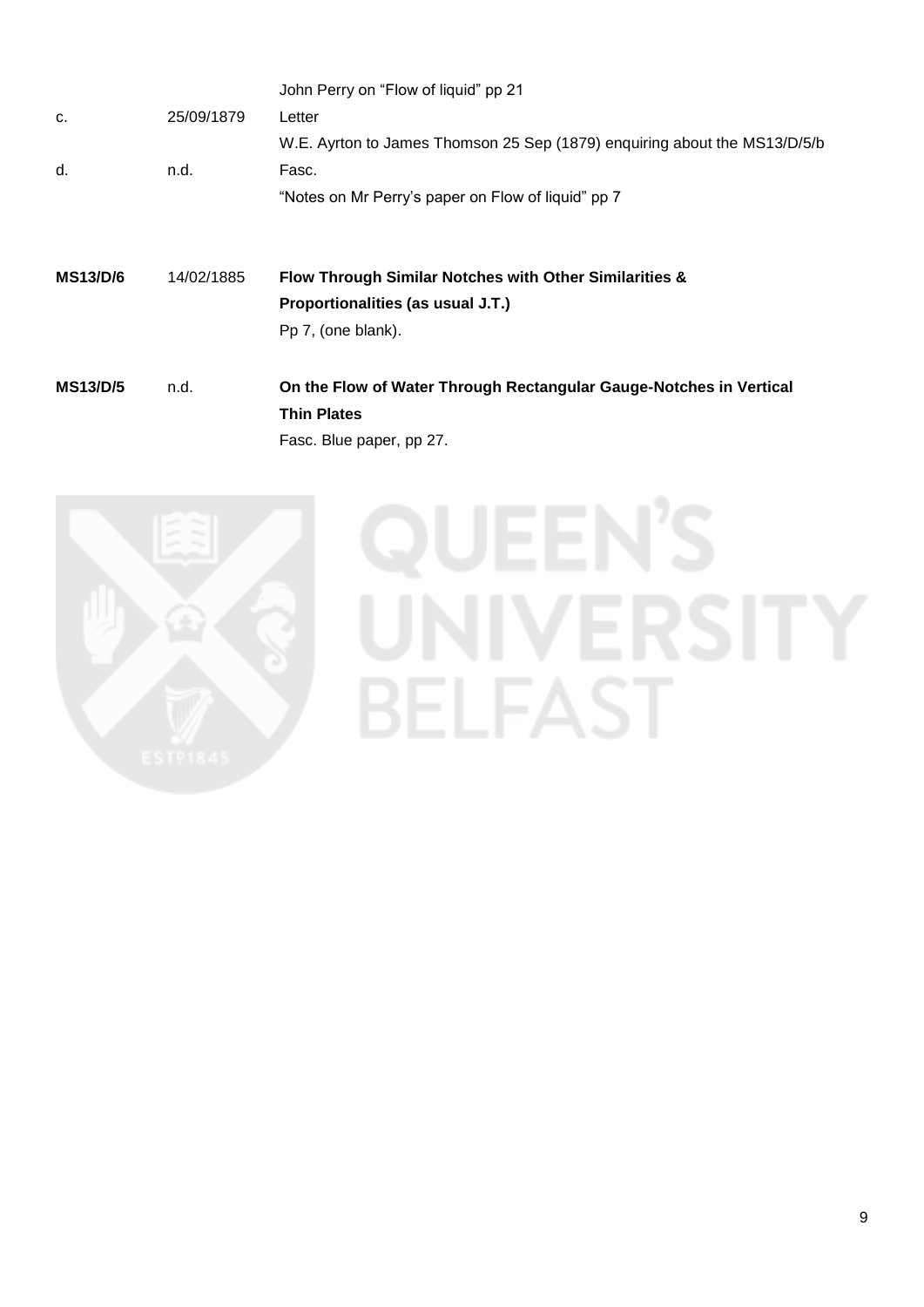# <span id="page-9-0"></span>**MS13/E Formation of Bars**

**Package inscribed in blue pencil, large writing "Package for Collection of Progressive Notes and Allied Papers, River Outfall Bars, Movement of Sands & Shingles et cetera similia." Containing:**

| <b>MS13/E/1</b>   | 07/1885    | On Bars, Notes Begun in Lalla Rookh near Cowes, July 1885                  |
|-------------------|------------|----------------------------------------------------------------------------|
|                   |            | Fasc. Enclosed.                                                            |
|                   |            |                                                                            |
| a.                | n.d.       | Single sheet of pencilled memoranda                                        |
| b.                | n.d.       | <b>Note</b>                                                                |
|                   |            | Note in handwriting of W.T. scribbled on back of envelope addressed to Mrs |
|                   |            | Jas Thomson.                                                               |
| c.                | n.d.       | Considerations on the Origin & Perpetuation of Bars at the Seaward         |
|                   |            | Limits of Rivers & Tidal Estuaries                                         |
|                   |            | 3 Pages.                                                                   |
|                   |            |                                                                            |
| <b>MS13/E/2</b>   | 10/1887    | Printer Letter from A.T. Atchison, Socy Brit. Ass.                         |
|                   |            | Intimating Appointment of Committee to Examine the Subject, Oct. 1887      |
| <b>MS13/E/3/A</b> | 16/07/1889 | Notes for New Theory of the Mode of Formation of Bars at the Sea           |
|                   |            | <b>Outlets of Rivers</b>                                                   |
|                   |            |                                                                            |
| <b>MS13/E/3/B</b> | 25/09/1889 | <b>Further notes on Bars</b>                                               |
|                   |            | Written by B.J. from father's dictation. Glasgow. Pp 4.                    |
| <b>MS13/E/4</b>   | 07/12/1889 | Interim Notes on Hydrodynamic Action in Waves Breaking on a Shelving       |
|                   |            | Beach, and on the Shifting of Gravel, Shingle and Larger Stones by the     |
|                   |            | <b>Waves</b>                                                               |
|                   |            | Pp 5.                                                                      |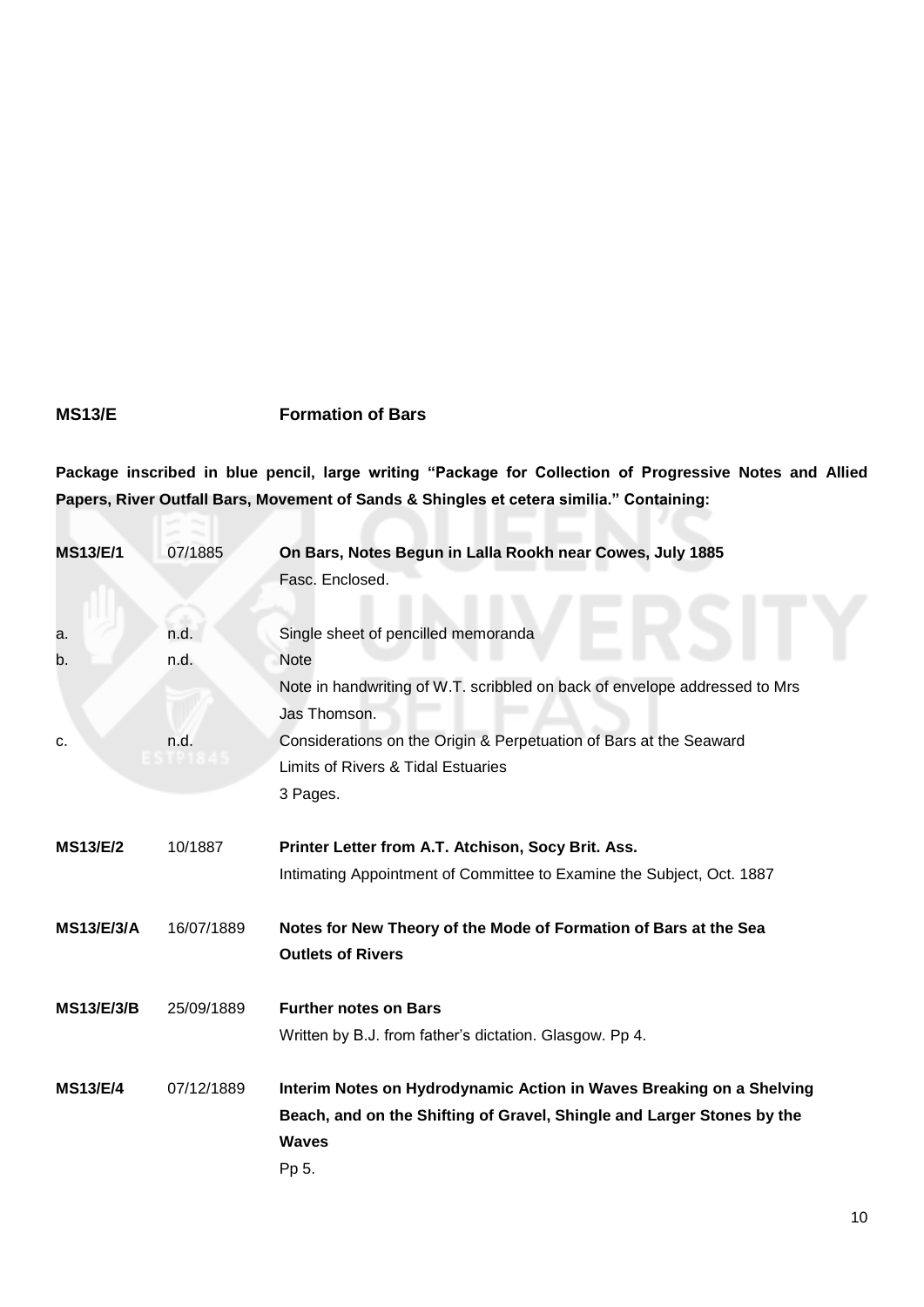# <span id="page-10-0"></span>**MS13/F Ventilation**

| <b>MS13/F/1</b> |  |  |
|-----------------|--|--|
|                 |  |  |

**MS13/F/1 The New College at Glasgow**

| a.              | n.d.       | Notes of Useful Principles                                                     |
|-----------------|------------|--------------------------------------------------------------------------------|
|                 |            | Pp 3.                                                                          |
| b.              | 30/09/1864 | Letter                                                                         |
|                 |            | Copy of letter from W.T. With additional page in W.T.'s hand                   |
| c.              | n.d.       | Reply                                                                          |
|                 |            | Unsigned, in hand of Mrs E. Thomson                                            |
| d.              | c.10/1864  | Memo                                                                           |
|                 |            | Memo of information sent in letter of E. Thomson to Wm. Thomson from           |
|                 |            | Dublin about Oct 1864                                                          |
| е.              | 13/12/1864 | Letter                                                                         |
|                 |            | W.T. to James Thomson                                                          |
| f.              | 15/12/1864 | <b>Notes</b>                                                                   |
|                 |            | Notes of answer sent to W.T                                                    |
| <b>MS13/F/2</b> |            | <b>Rosemary Street Church</b>                                                  |
| a.              | 09/06/1865 | Letter                                                                         |
|                 |            | John Campbell to James Thomson.                                                |
| b.              | 28/12/1865 | Letter                                                                         |
|                 |            | Robert Patterson to James Thomson.                                             |
| c.              | 06/01/1866 | Note of opinion on question of ventilation of meeting-house of 1 <sup>st</sup> |
|                 |            | Congregation, Rosemary Street, to the Sub-committee on that matter             |
|                 |            | Pp <sub>6</sub>                                                                |
| d.              | 07/05/1866 | Letter                                                                         |
|                 |            | G.K. Smith to J.T                                                              |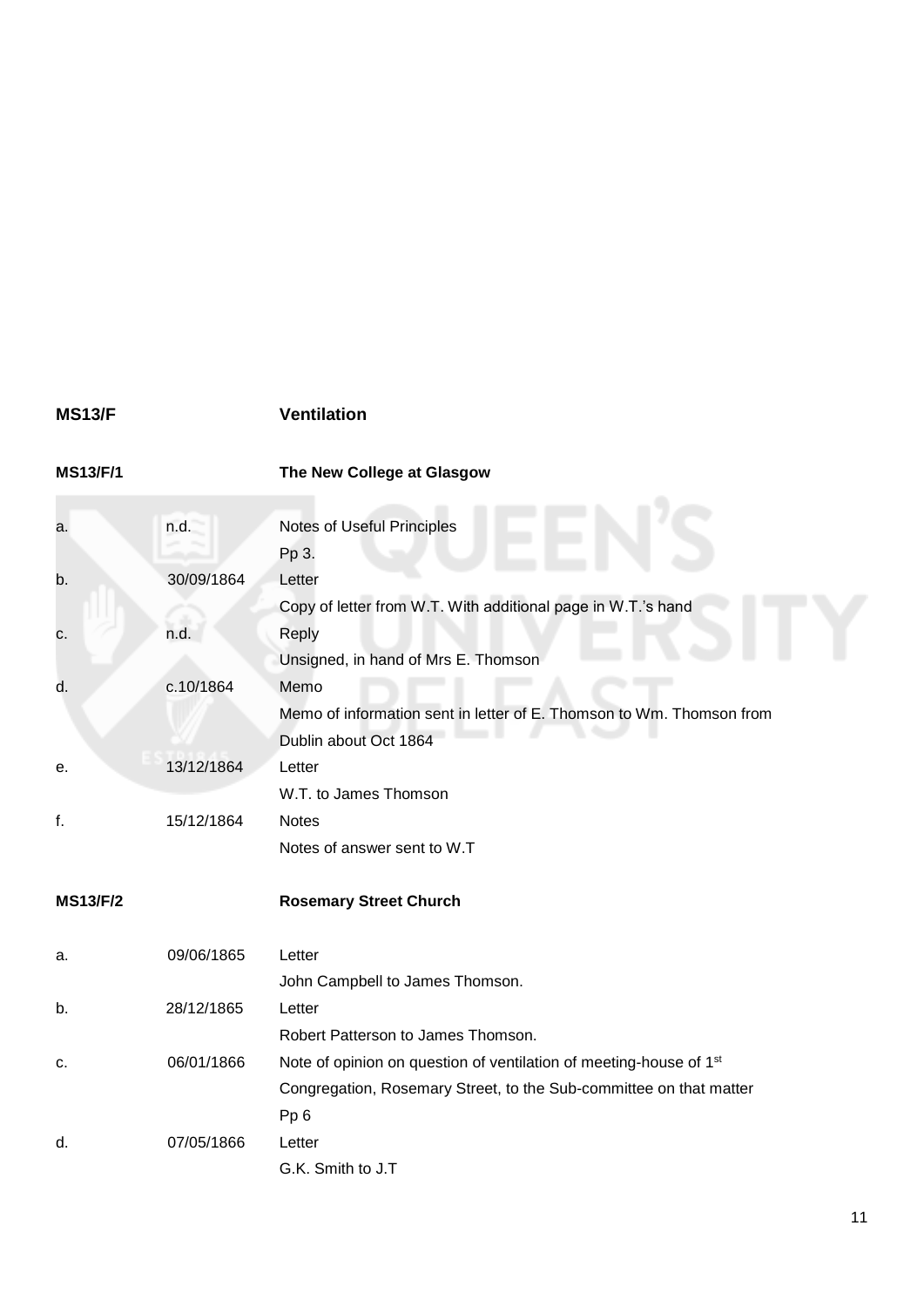<span id="page-11-0"></span>

| <b>MS13/F/3</b> |            | <b>Belfast Museum</b>                                                                                                                                                                  |
|-----------------|------------|----------------------------------------------------------------------------------------------------------------------------------------------------------------------------------------|
| a.              | 15/07/1868 | Letter                                                                                                                                                                                 |
|                 |            | A.O'D. Taylor to James Thomson.                                                                                                                                                        |
| b.              | N.d.       | Notes on Dr Templeton's Proposed Ventilation for the Museum Belfast                                                                                                                    |
| <b>MS13/F/4</b> | n.d.       | R.A. Irish, Mathematical Class-room<br>Working drawings with notes of "Ventilation constructed  about 1870 or<br>1871"                                                                 |
| <b>MS13/F/5</b> | 30/12/1877 | <b>Bute Hall, Glasgow University</b><br>Copy of letter James Thomson to W.T. describing proposed new system.                                                                           |
| <b>MS13/G</b>   |            | <b>Atmospheric Circulation</b>                                                                                                                                                         |
| <b>MS13/G/1</b> | 06/04/1859 | On the Reason Why the Equatorial Rising Belt Keeps So Close to the<br><b>Equator at all Seasons of the Year</b><br>Single leaflet.                                                     |
| <b>MS13/G/2</b> | n.d.       | <b>Atmos. Circ. Notes &amp; Queries</b><br>Fasc. pp 12.                                                                                                                                |
| <b>MS13/G/3</b> | n.d.       | <b>Claim to Priority</b><br>Written on the backs of leaflets of the B.N.H.P.S. pp 3                                                                                                    |
| <b>MS13/G/4</b> | 03/02/1891 | Progressive Fascicle of Notes & Papers, Old & New for Use In<br>Preparation of my Intended Royal Society Paper on<br><b>Atmospheric Circulation, J.T. Feb</b><br>3.1891<br>Fasc. pp11. |
| <b>MS13/G/5</b> | 21/10/1891 | Primary Date, 21 Oct 1891<br>Fasc. pp 4.                                                                                                                                               |
| <b>MS13/G/6</b> | c.12/1891  | Title for a Proposed Essay or Paper Either for Own Consideration or<br>Perhaps for Publication in Some Way or Third Paper - Date about Dec<br>1891                                     |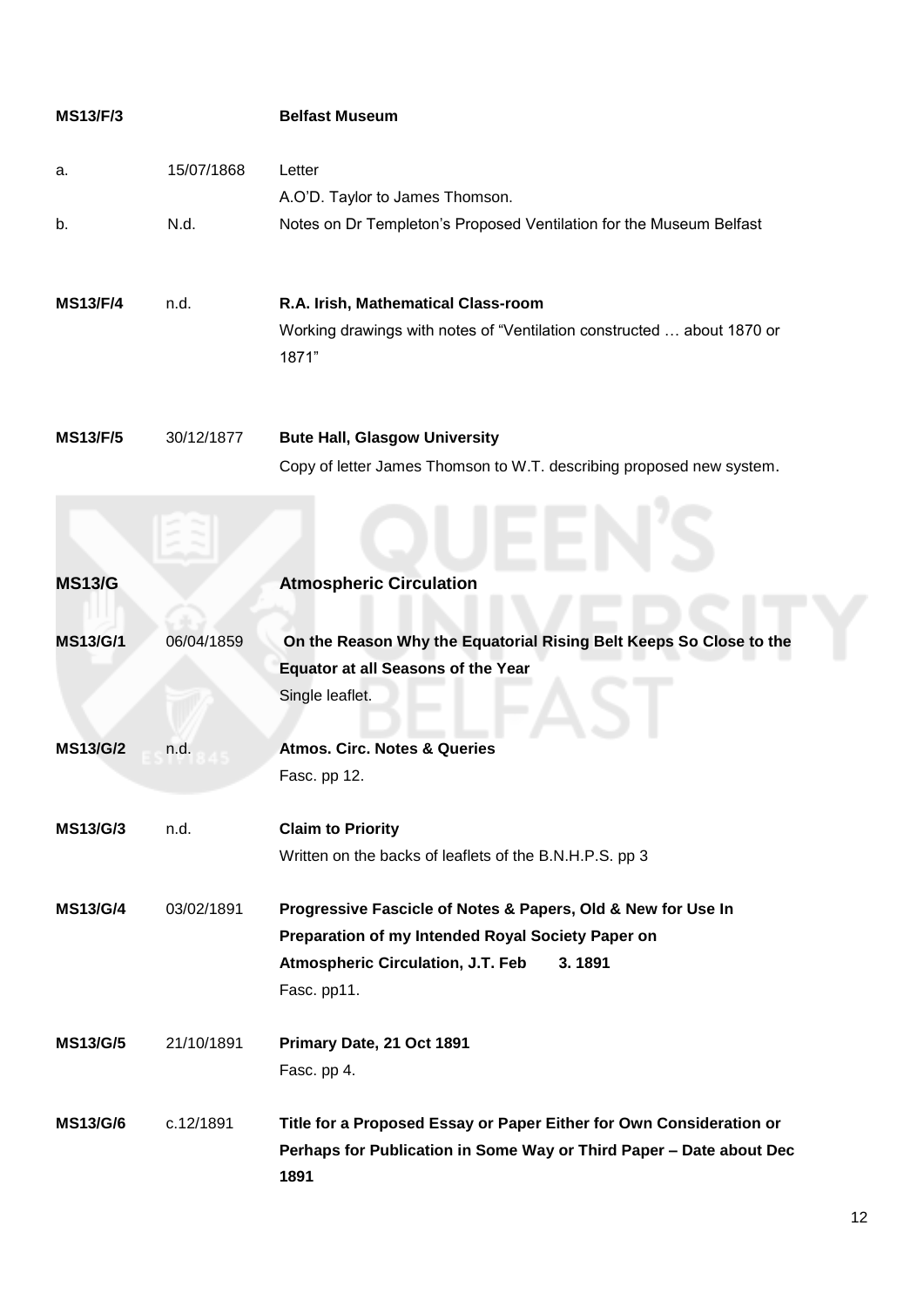Fasc. Pp22 **MS13/G/7** 19/12/1891 **Notes to be Spoken about to W.T.** Fasc. pp 12 **MS13/G/8** 06/01/1892 **Primary Date** Fasc. pp 9 **MS13/G/9** 07/01/1892 **From Father's Dictation** Fasc. pp 8. **MS13/G/10** 07/01/1892 **2 nd Form, 7th Jan 1892** & **Srd Form 8th Jan 1892** Fasc. pp 26 **MS13/G/11** 05/1892 **Primary Date** Fasc. pp 6 **MS13/G/12** 17/04/1892 **Date 17 Ap 1892** Fasc. pp 4 **MS13/H Atmosphere of Jupiter** In wrapper addressed to Miss Thomson. **MS13/H/1** 08/09/1891 **Letter in pencil** James Thomson. to W.T.

<span id="page-12-0"></span>

| a.              | 21/09/1891 | Letter                                                                           |
|-----------------|------------|----------------------------------------------------------------------------------|
|                 |            | Large sheet, in pencilled large handwriting. James Thomson to W.T.               |
| b.              | 03/10/1891 | Letter                                                                           |
|                 |            | W.T. to James Thomson                                                            |
| C.              | 03/10/1891 | Letter with Covering Letter                                                      |
|                 |            | James Thomson to W.T. Pencil. 2 & 3 Oct 1891 with covering letter J.T. Junior to |
|                 |            | W.T.                                                                             |
| <b>MS13/H/2</b> |            | Jupiter, Also Sun                                                                |
|                 |            | <b>Blue Envelope</b>                                                             |
|                 |            |                                                                                  |
| a.              | n.d.       | Notes Out of Ball's Story of the Heavens                                         |
|                 |            | Fasc. pp 5                                                                       |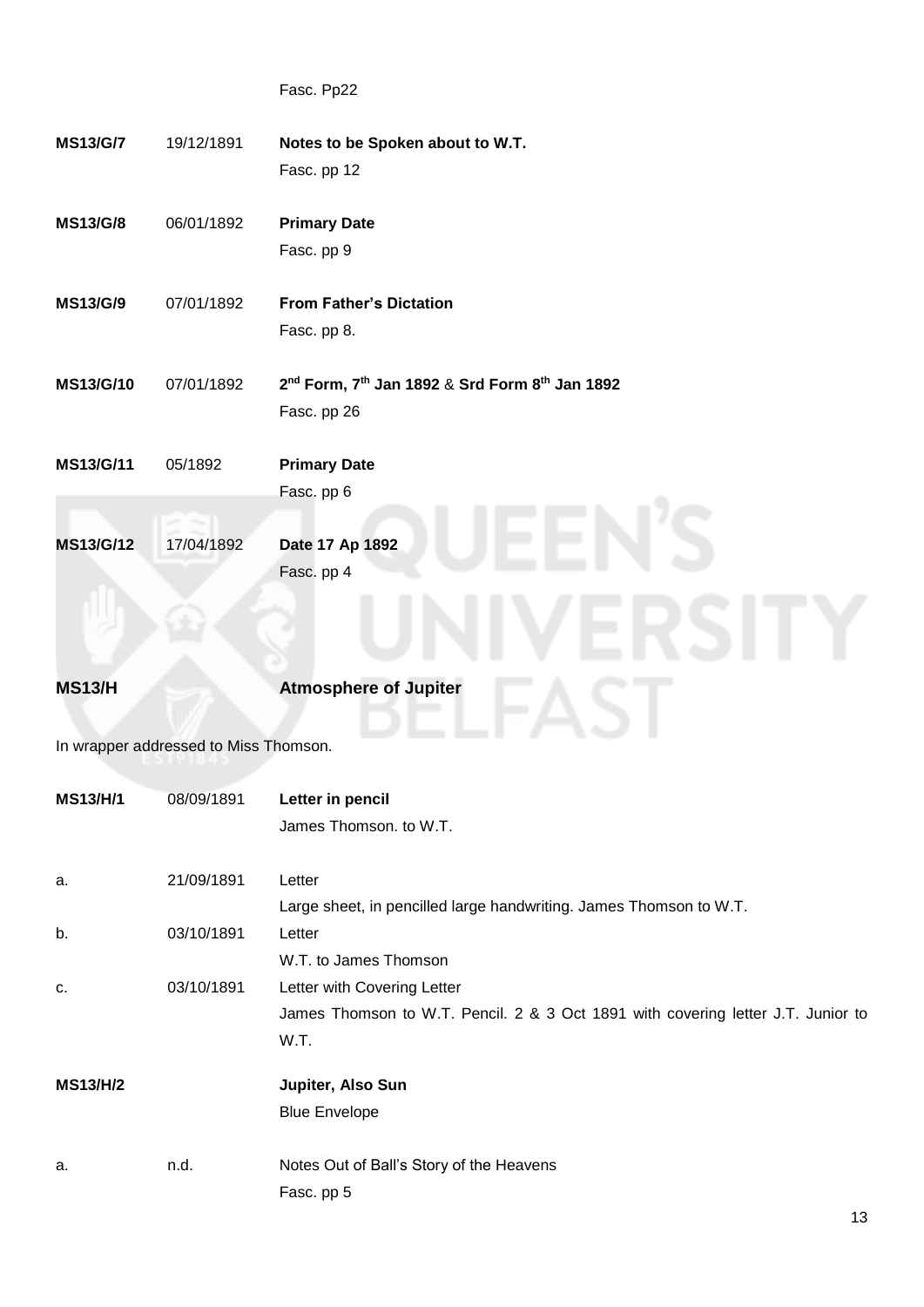| b. | n.d.       | Sheet of rough paper with pencilled notes in large writing |
|----|------------|------------------------------------------------------------|
| C. | 11/10/1891 | Covering Letter                                            |
|    |            | J.T. Junior to W.T.                                        |

# **MS13/H/3**

| a.              | n.d. | 'Speculative Suggestion '          |
|-----------------|------|------------------------------------|
|                 |      | Double sheet.                      |
| b.              | n.d. | <b>Rough Notes of Calculations</b> |
|                 |      | Double sheet.                      |
| <b>MS13/H/4</b> | 1860 | De la Rue's Pocket Diary for 1860  |

| Containing information about Jupiter |
|--------------------------------------|
|                                      |

<span id="page-13-0"></span>

| <b>MS13/I</b>   |                     | <b>Coagulation and Liquefaction</b>                                                                                                                               |
|-----------------|---------------------|-------------------------------------------------------------------------------------------------------------------------------------------------------------------|
| <b>MS13/I/1</b> | 18/04/1866          | On the Effect of Pressure in Lowering the Freezing Point of Water, and                                                                                            |
|                 |                     | on the Plasticity of Ice<br>Report of paper read to B.N.H.P.S. on the 2 Dec 1857 with historical memorandum<br>by James Thomson dated April 1866                  |
| <b>MS13/I/2</b> | 12/1866<br>ESTP1845 | On the freezing of water at temperatures lower than 320 F<br>Offprint of paper by A.H. Curtis, in <i>Phil</i> mag, Dec 1866. with criticisms of James<br>Thomson. |
| <b>MS13/I/3</b> | 31/08/1890          | Scribble memo<br>Fasc. pp 12.                                                                                                                                     |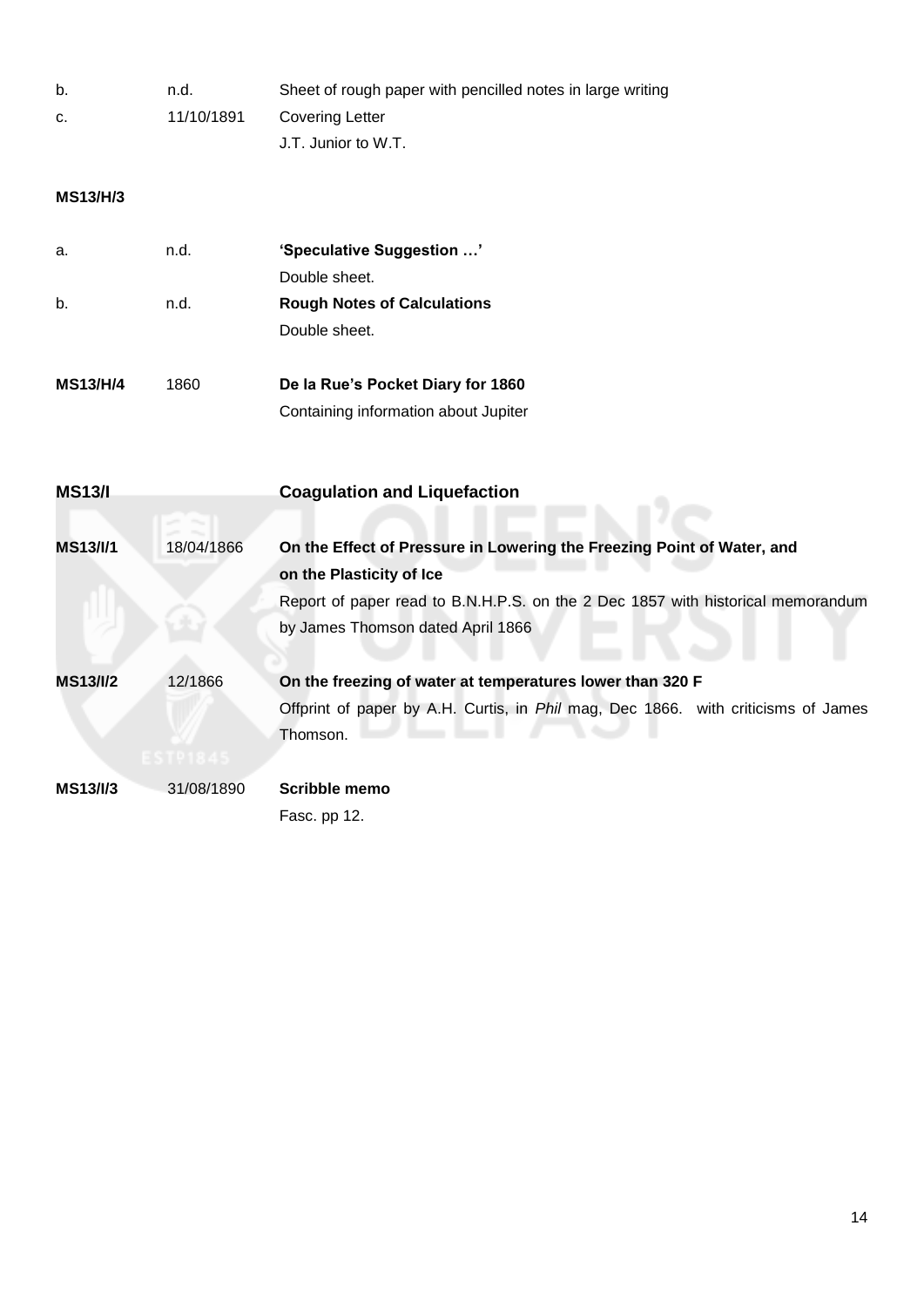<span id="page-14-0"></span>

| <b>MS13/J</b>    |            | <b>Solid, Liquid and Gaseous States</b>                                        |
|------------------|------------|--------------------------------------------------------------------------------|
| <b>MS13/J/1</b>  | 10/05/1869 | <b>Notes and Queries on Gases, Liquid, Fluids</b><br>Fasc. Pp12.               |
| <b>MS13/J/2</b>  | 05/06/1871 | Notes on Solid and Gaseous States of Matter                                    |
|                  |            | Fasc. pp 9. One blank.                                                         |
| <b>MS13/J/3</b>  | 08/07/1871 | Notes & Queries on Boiling & Superheating in Liquids, or on Boiling &          |
|                  |            | on Conditions in Liquids Brought Past their Boiling Point Without Gasification |
|                  |            | Fasc. pp 10. One blank.                                                        |
| MS13/J/04        | 15/07/1871 | <b>Notes on Boiling &amp; Allied Phenomena</b>                                 |
|                  |            | Fasc. pp 7.                                                                    |
| <b>MS13/J/05</b> | 25/05/1873 | Fascicle of Papers Containing Progressive Notes on Solid, Liquid &             |
|                  |            | <b>Gaseous States</b>                                                          |
|                  |            | Fasc. pp 15                                                                    |
|                  |            |                                                                                |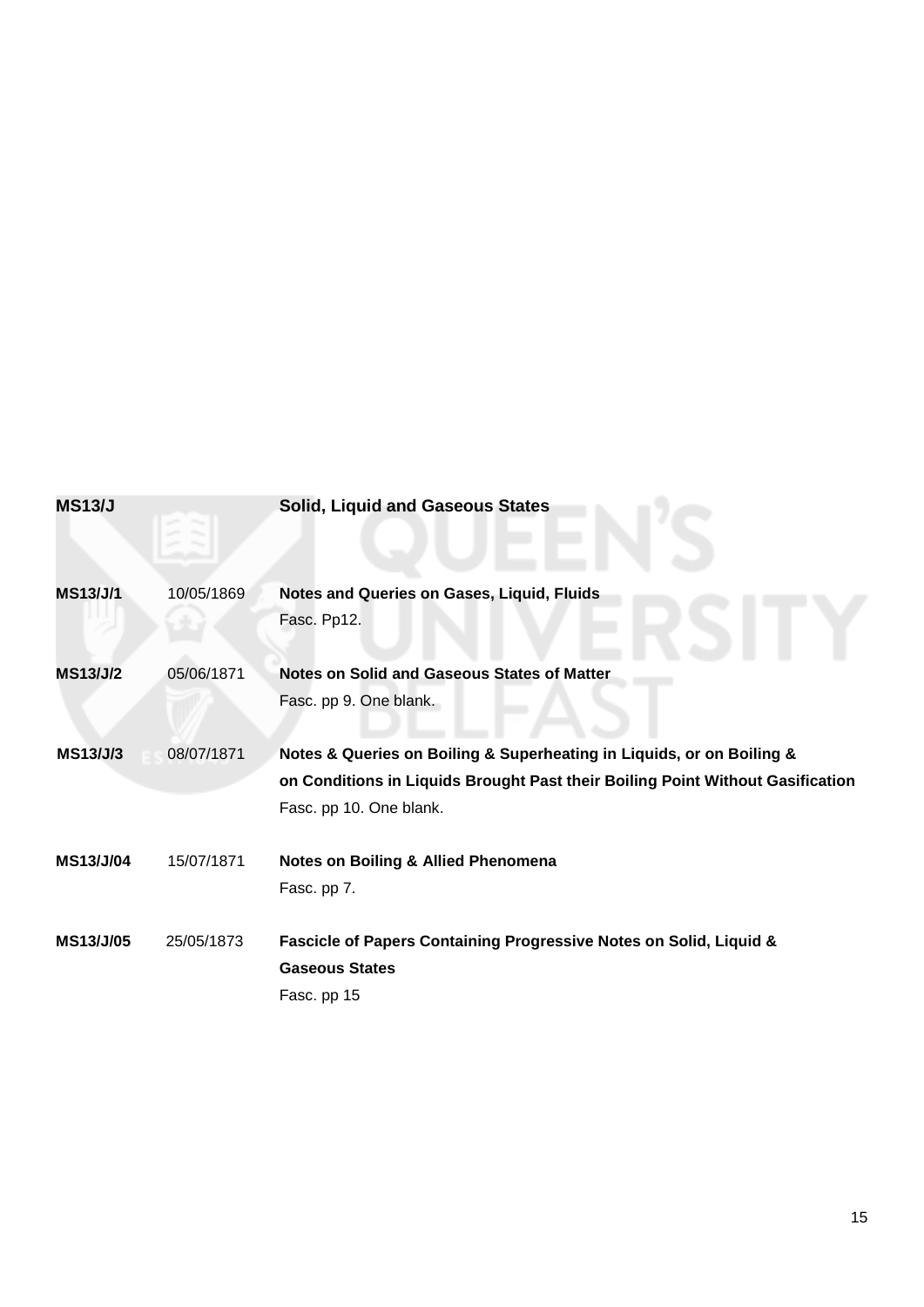<span id="page-15-0"></span>**MS13/K Notes on Words** 

Large envelope marked 'Notes on Words' containing:

# **MS13/K/1 Notes on Nomenclature in Reference to Improvements in Expression** Bundle of manuscripts.

| a.              | 25/03/1875 | Letters                                                                  |
|-----------------|------------|--------------------------------------------------------------------------|
|                 |            | J.D. Everett to James Thomson.                                           |
| b.              | 22/08/1875 | Letters                                                                  |
|                 |            | J.D. Everett to James Thomson.                                           |
| C.              | 21/06/1875 | Letter                                                                   |
|                 |            | Thomas Harvey to James Thomson.                                          |
| d.              | 07/02/1876 | Postcard                                                                 |
|                 |            | In hand of P.S. Tait to James Thomson. Postmark 07/02/1876               |
| е.              | n.d.       | <b>Miscellaneous Notes</b>                                               |
|                 |            | Pp 25.                                                                   |
|                 |            |                                                                          |
| <b>MS13/K/2</b> |            | Notes as to new words, and new or modified verbal expressions, either    |
|                 |            | introduced by myself or in which I may have taken special interest. J.T. |
|                 |            | Manuscripts.                                                             |
| a.              | 20/06/1889 | Letter                                                                   |
|                 |            | Max Müller to James Thomson.                                             |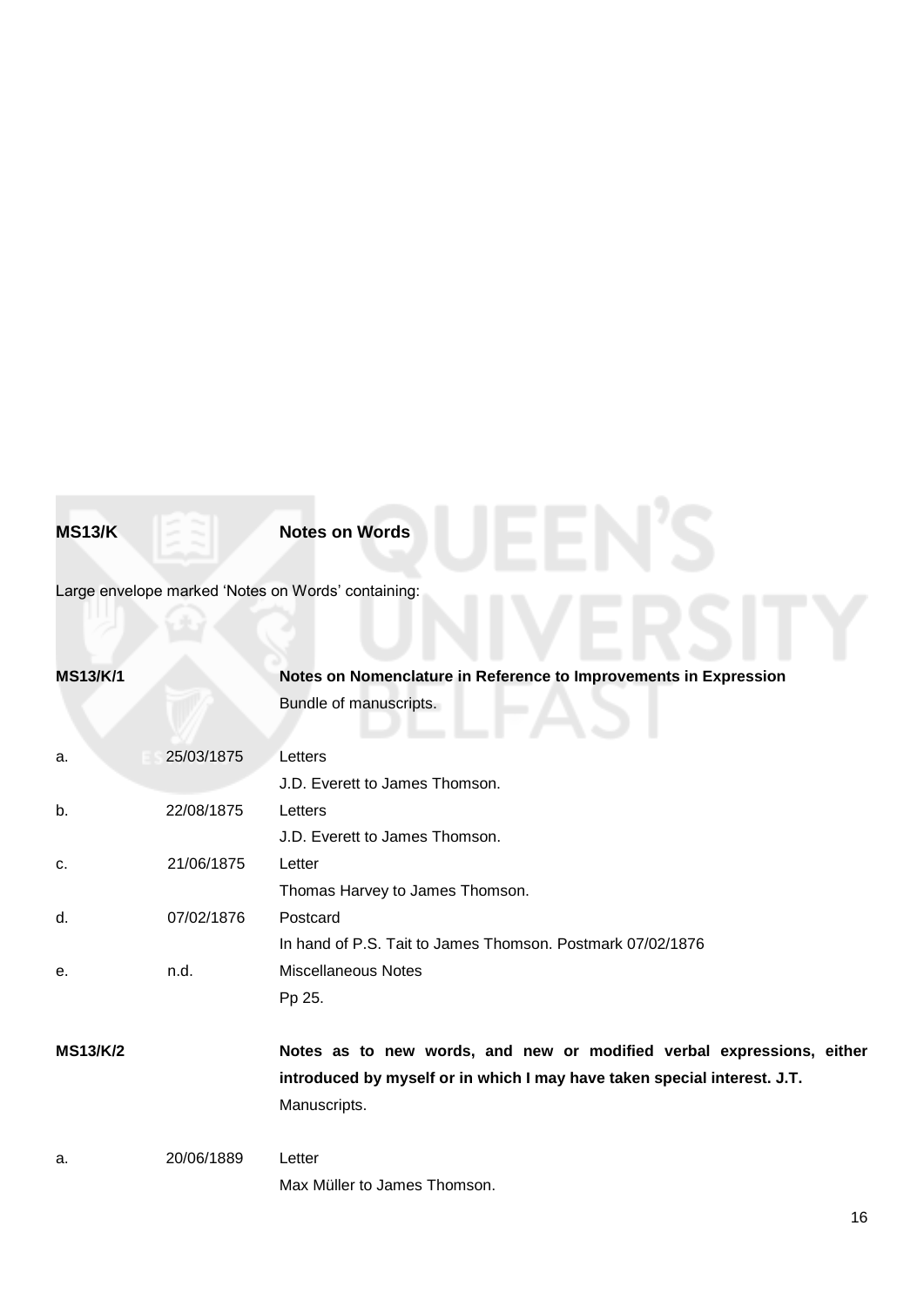| b.              | N.d.       | Miscellaneous notes                                                                                                |
|-----------------|------------|--------------------------------------------------------------------------------------------------------------------|
|                 |            | Partly historical. pp 17                                                                                           |
| <b>MS13/K/3</b> | 05/1887    | Draft notes or scribbled memorandums for a collection of information                                               |
|                 |            | regarding new words, chiefly own new words, with a view to the sending of                                          |
|                 |            | proper information on the subject to editors of dictionaries. This draft is begun                                  |
|                 |            | in May 1887 in consequence of a suggestion from MHT                                                                |
|                 |            | Stuck inside is an examination paper of 5 <sup>th</sup> April 1881, in which "apocentric force" is<br>used. Pp 19, |
| <b>MS13/K/4</b> | 08/1888    | Notes & Queries for reference to W.T. Aug 1888                                                                     |
|                 |            | Double sheet.                                                                                                      |
|                 |            |                                                                                                                    |
| <b>MS13/K/5</b> | n.d.       | <b>Words for Which Deviations Are Wanted</b>                                                                       |
|                 |            | Pp <sub>3</sub>                                                                                                    |
|                 |            |                                                                                                                    |
| <b>MS13/K/6</b> | n.d.       | <b>Long Words, Many Syllables</b>                                                                                  |
|                 |            | Pp <sub>3</sub>                                                                                                    |
|                 |            |                                                                                                                    |
| <b>MS13/K/7</b> | n.d        | In the Imperial Dictionary                                                                                         |
|                 |            | Note beginning 'In the Imperial dictionary'. Pp 2                                                                  |
| <b>MS13/K/8</b> | 02/02/1891 | <b>New Word. Normate Resultant</b>                                                                                 |
|                 |            | Fasc. in large writing with blue pencil. pp 6                                                                      |
|                 | 191845     |                                                                                                                    |
| <b>MS13/K/9</b> | 02/1886    | On the Numerics of the Elements                                                                                    |
|                 |            | Offprint of paper by E.J. ??????. Phil Mag, Feb 1886 with memos by J.T. on wrapper.                                |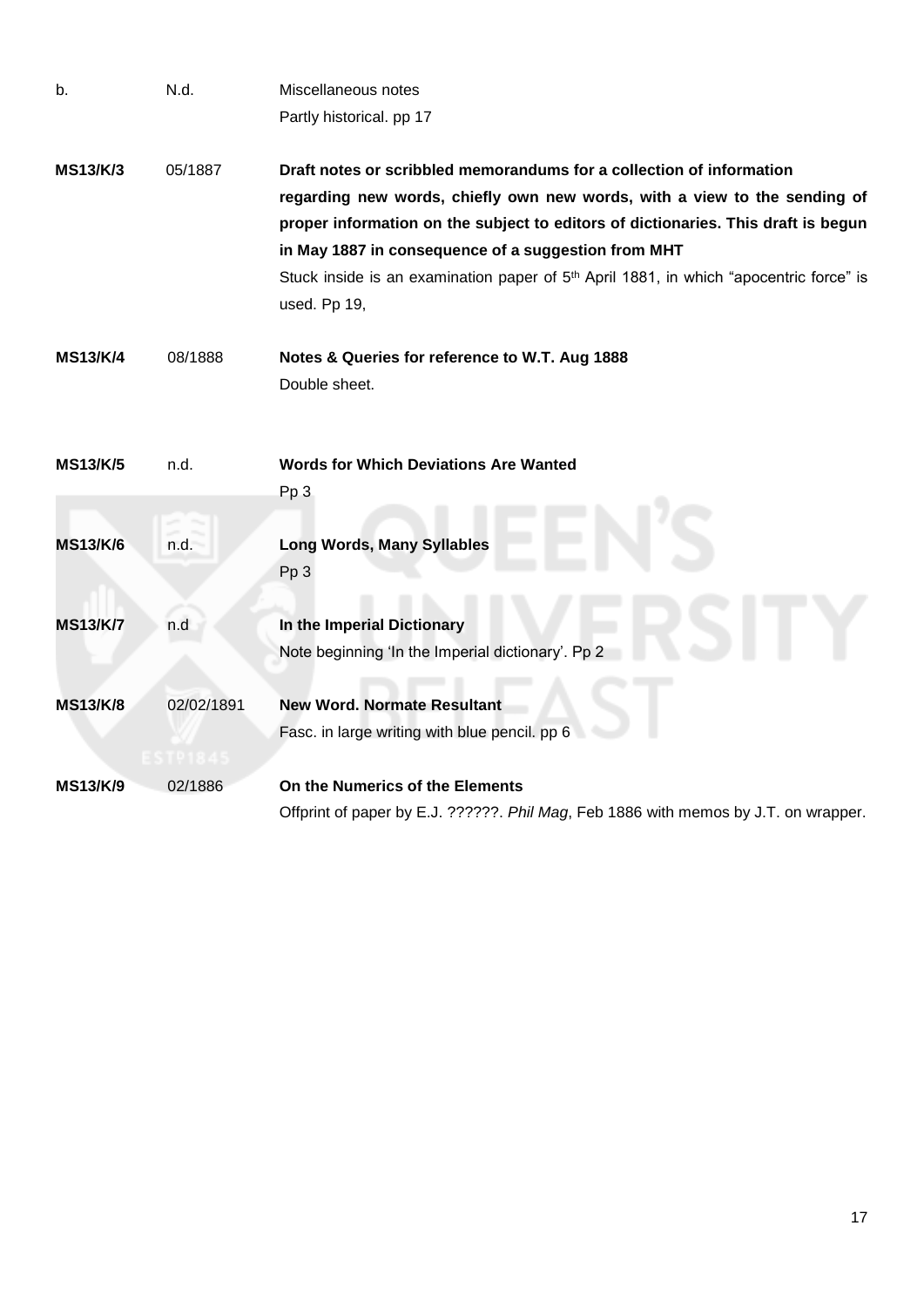<span id="page-17-0"></span>

| <b>MS13/L</b>     |                       | <b>Miscellaneous Papers</b>                                                                                                                                                                                                                             |
|-------------------|-----------------------|---------------------------------------------------------------------------------------------------------------------------------------------------------------------------------------------------------------------------------------------------------|
| <b>MS13/L/1</b>   | 08/1870               | On an India-Rubber Value Introduced at the Belfast Water-Works<br>Single sheet, reprint from Civil Engineer & Architects Journal, Nov. 1855.<br>With memo at foot dated Aug 1870.                                                                       |
| <b>MS13/L/2</b>   | 14/02/1861<br>STP1845 | As to the Rigid Suspension Bridge Invented by Me and Worked out in<br><b>Models</b><br>Double sheet. Letter written 14 Feb 1861 to Editor of Civil Engineer & Architects<br>Journal, but not sent, dealing with James Thomson's own work on the matter. |
| <b>MS13/L/3</b>   | 08/07/1862            | Question as to Strength of Floor over Anatomy Class-room, July 8, 1862<br>Double sheet.                                                                                                                                                                 |
| <b>MS13/L/4</b>   | 07/05/1864            | <b>Notes for Proposed Self-Registering Wind Gauge</b><br>Fasc. Attached to this an envelope containing drawings & notes on 4 scraps of paper.<br>pp 15                                                                                                  |
| <b>MS13/L/5</b>   | 09/1866               | "The Way It Was" & "The Way It Is"<br>Drawings on two pages of a double sheet, showing the arrangement of connexion<br>with the sewer at James Thomson's house at 17 University Square.                                                                 |
| <b>MS13/L/6/A</b> | 01/07/1867            | Proposed Modified Arrangement of Experiment for Exhibiting Influence<br>of Rotation of the Earth                                                                                                                                                        |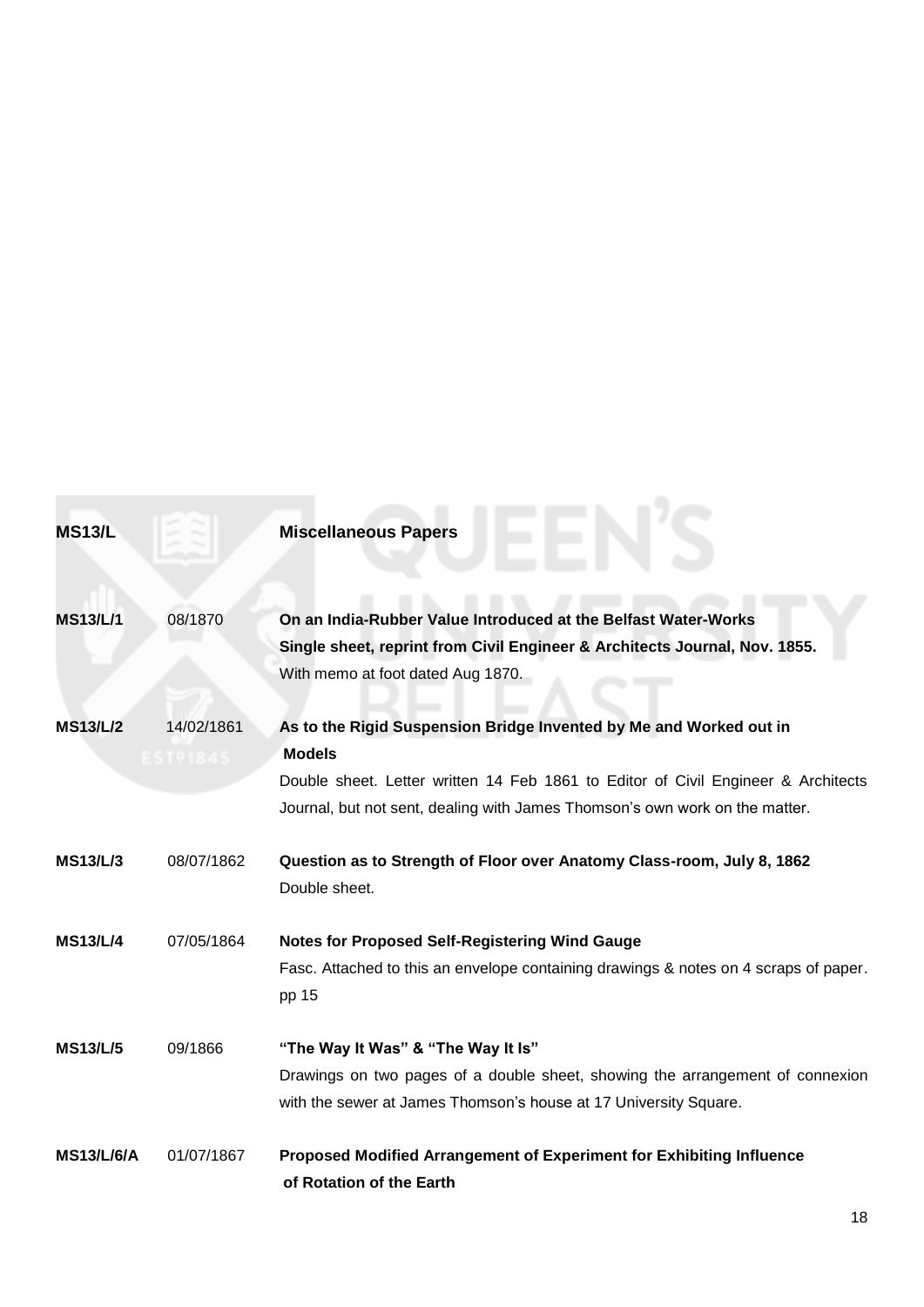|                   |            | With small leaf of calculations. pp 3.                                                                                            |
|-------------------|------------|-----------------------------------------------------------------------------------------------------------------------------------|
| <b>MS13/L/6/B</b> |            | Notes Towards Hydraulic Gyral/Gyrational Experiment for Manifesting<br>Terrestrial Effects (Written Down) of the Earth's Rotation |
|                   |            | Rough paper with large writing in blue pencil, from the last years of James Thomson's<br>life. Pp4                                |
| <b>MS13/L/7</b>   | n.d.       | On the Jointed Prisimatic Structure of the Giant's Causeway & Other<br><b>Basaltic Rocks</b>                                      |
|                   |            | Reprint from Annual Report of B.N.F.C. 1869-70, with pencil notes and drawings.                                                   |
| <b>MS13/L/8</b>   | 07/01/1870 | <b>Notes on Capillarity</b>                                                                                                       |
|                   |            | Fasc. pp 4                                                                                                                        |
| <b>MS13/L/9</b>   | n.d.       | <b>Suggestion for New Lactometer</b>                                                                                              |
|                   |            | Written on the detached cover of Inventory of the food collection, Bettinal Green                                                 |
|                   |            | branch museum.                                                                                                                    |
| <b>MS13/L/10</b>  | 04/1880    | <b>Notes on Flow Round River Bends</b>                                                                                            |
|                   |            | Two sheets of notes of observations on the model for flow round river-bend 4 March                                                |
|                   |            | 1879 and April 1880                                                                                                               |
| <b>MS13/L/11</b>  | 03/1881    | <b>Father's Theory About the Effect of Porous Sails</b>                                                                           |
|                   |            | Single sheeting note paper written on both sides.                                                                                 |
| <b>MS13/L/12</b>  | n.d.       | Notes of Various Matters Considered as Perhaps Being Suitable for                                                                 |
|                   |            | <b>Being Patented or Copyright</b>                                                                                                |
|                   |            | Secured double sheet. Without date.                                                                                               |
| <b>MS13/L/13</b>  |            | <b>Relative to Examination Systems</b>                                                                                            |
|                   |            | Collection labelled 'Relative to Examination Systems containing:                                                                  |
| а.                | n.d.       | Form for Examiner's Report                                                                                                        |
|                   |            | Printed double sheet of blue foolscap. (Q. K. I.)                                                                                 |
| b.                | n.d.       | Suggestions & Recommendations as to Modes of Conducting                                                                           |
|                   |            | Examinations & Combining Marks of Different Examinations                                                                          |
|                   |            | Blue foolscap. Pp4, one blank.                                                                                                    |
| c.                | n.d.       | Principles for Assignment of Values to Examination Questions                                                                      |
|                   |            | Fasc. Pp6, 3 blank.                                                                                                               |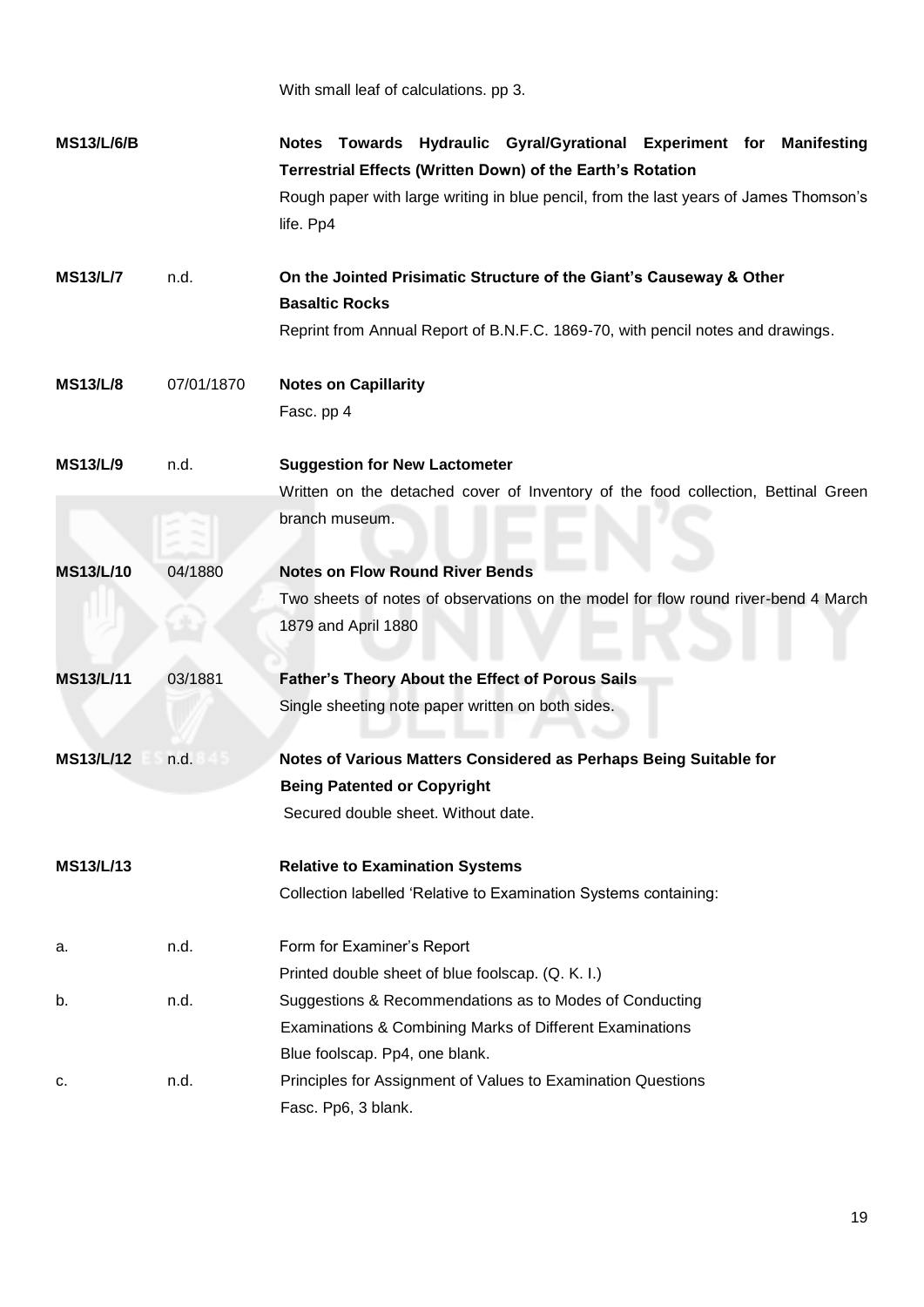<span id="page-19-0"></span>

| <b>MS13/M</b>                               | <b>Correspondence</b>                                                             |
|---------------------------------------------|-----------------------------------------------------------------------------------|
| <b>Note</b>                                 | Other letters, not listed below, will be found among the manuscripts, as follows: |
| Robert Ball, (1802-1857)<br><b>EST91845</b> | B <sub>1a</sub><br>B <sub>1</sub> b                                               |
| John Campbell                               | F <sub>2a</sub>                                                                   |
| J.D. Everett                                | K <sub>1a</sub><br>K <sub>1</sub> b                                               |
| Thos. Harvey                                | K <sub>1c</sub>                                                                   |
| J.A. Larcom, (1801-1879)                    | B <sub>2</sub> b<br>B <sub>2c</sub>                                               |
| Max Müller, (1823-1900)                     | K <sub>2a</sub>                                                                   |
| Robt. Patterson, (1802-1872)                | F <sub>2</sub> b                                                                  |
| John Purser                                 | D <sub>2</sub> b                                                                  |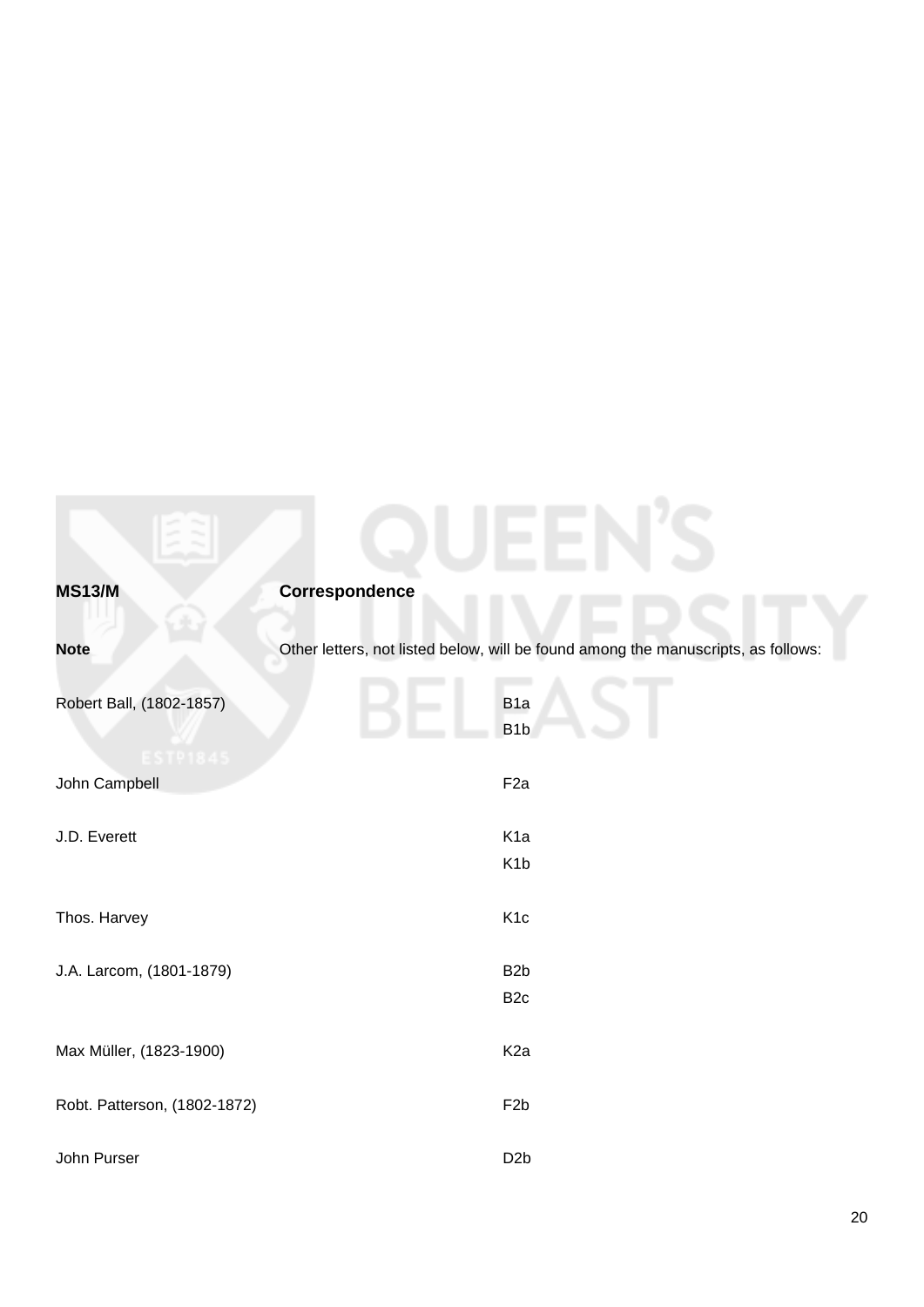| G.K. Smith                       | F <sub>2</sub> d                                       |
|----------------------------------|--------------------------------------------------------|
| G. Johnstone Stoney, (1826-1911) | B <sub>1</sub> c                                       |
| P.G. Tait                        | K <sub>1</sub> d                                       |
| A.O'D. Taylor                    | F <sub>3a</sub>                                        |
| Elizabeth Thomson                | B <sub>2e</sub><br>F <sub>1</sub> c<br>F <sub>1d</sub> |
| Jas. Thomson, Junior*            | H <sub>1</sub> d<br>H <sub>2c</sub>                    |



\* Son of Prof. Jas. Thomson (1822-1892) Grandson of 1st Prof. Jas. Thomson (1786-1849)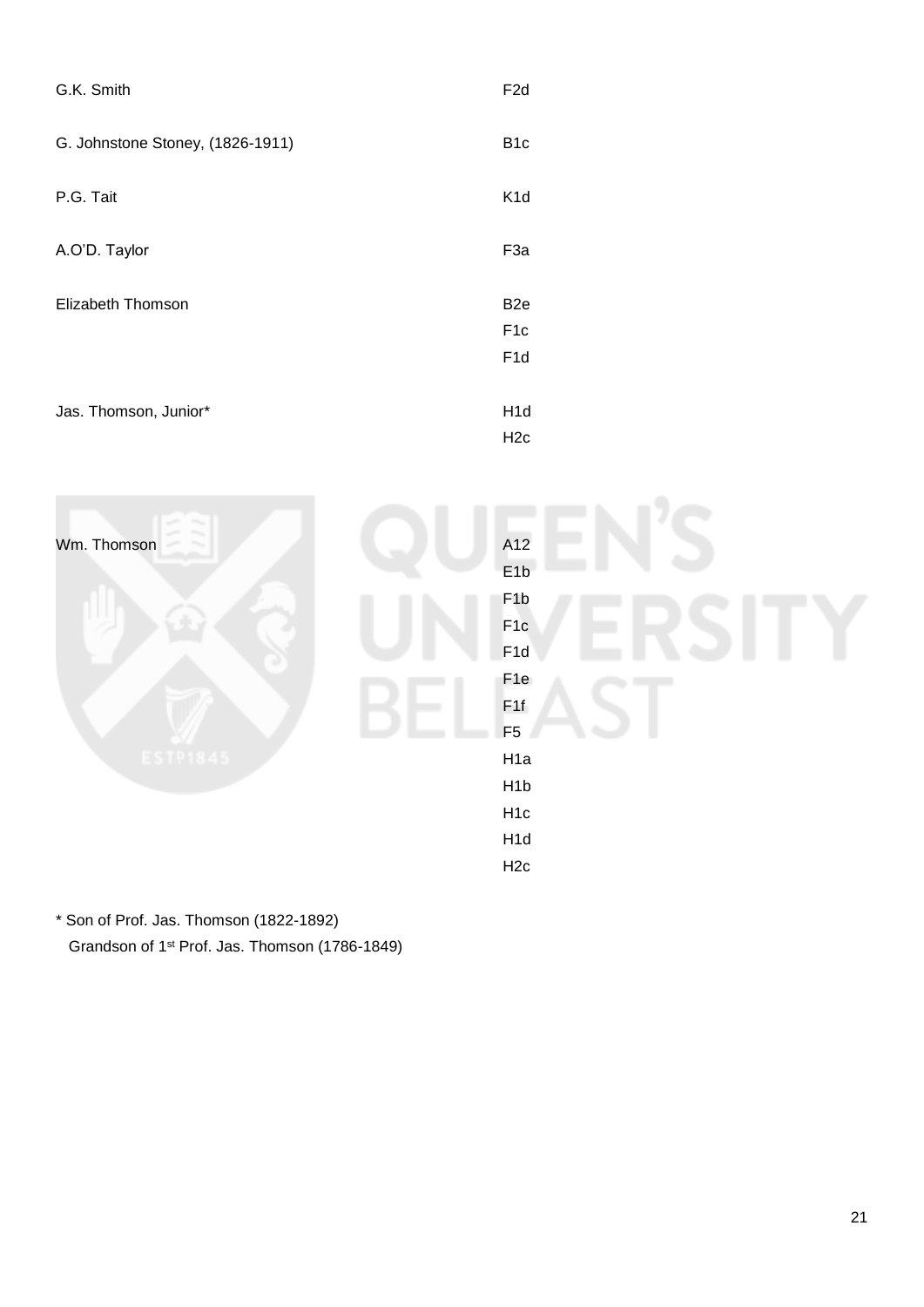# **Papers of James Thomson (1822-1892) (M)**

# **Letters**

| <b>MS13/M/1</b> | Correspondence with John Aitken, (1839-1919)                                  |
|-----------------|-------------------------------------------------------------------------------|
|                 | About Aitken's theories of ocean temperatures and the structure of ice-bergs. |
|                 |                                                                               |

| а. | 27/01/1875 | Aitken to Thomson |
|----|------------|-------------------|
| b. | 19/02/1875 | Aitken to Thomson |
| C. | 23/12/1876 | Aitken to Thomson |
| d. | 01/01/1877 | Aitken to Thomson |
| е. | 15/01/1877 | Aitken to Thomson |

# **MS13/M/2 Thomas Andrews (1813-1885)**

| a. | 11/10/1873 | Thomson to Andrews                                                                |
|----|------------|-----------------------------------------------------------------------------------|
|    |            | In reply to suggestion about presidency of Section A at BA, Belfast meeting, 1874 |
| b. | 05/02/1874 | Andrews to Thomson                                                                |
|    |            | Papers, p.lxxi.                                                                   |
| c. | 15/04/1874 | Andrews to Thomson                                                                |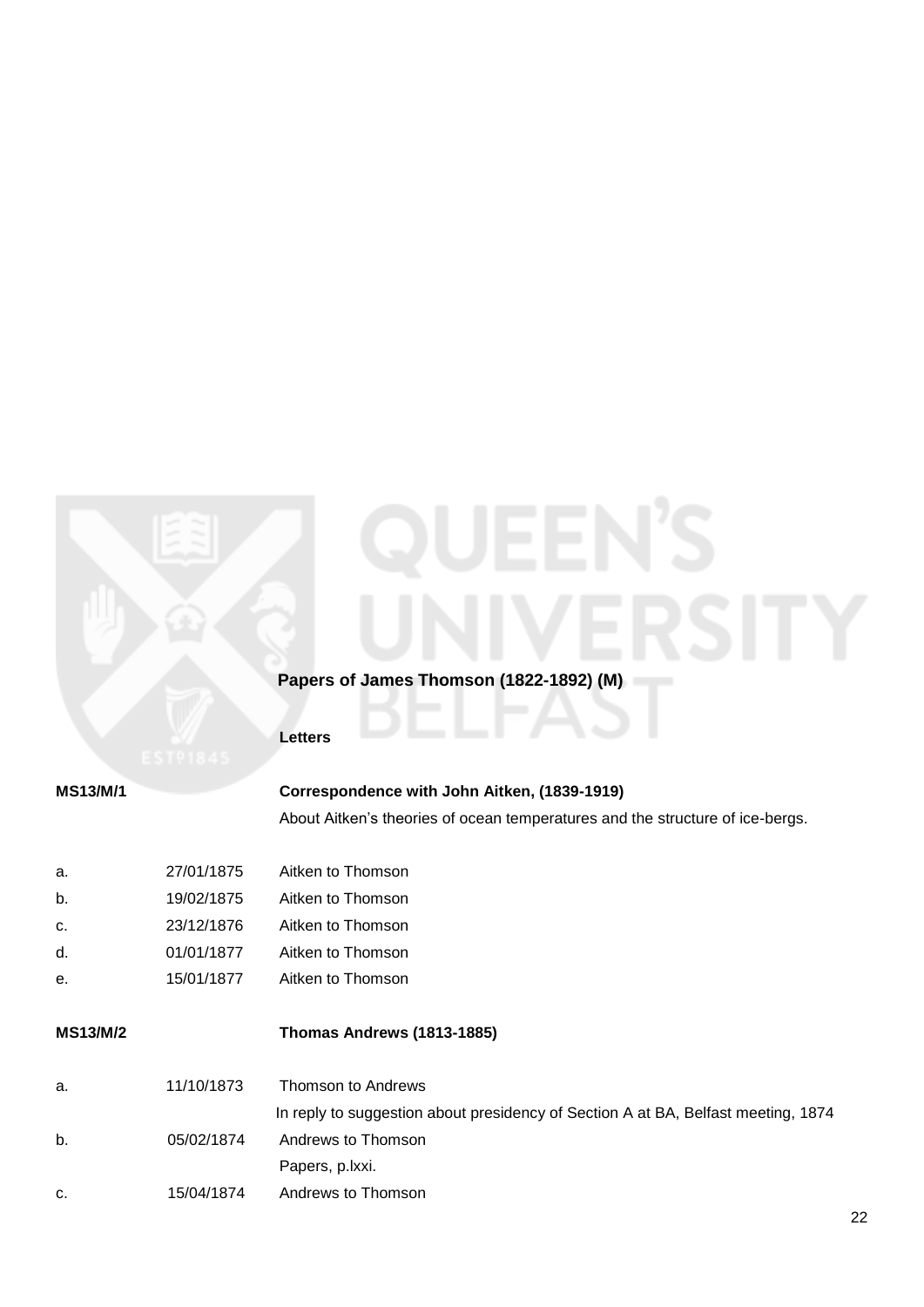|              |            | Papers, p. Ixxii.  |
|--------------|------------|--------------------|
| d.           | 16/04/1874 | Andrews to Thomson |
|              |            | Papers, p. Ixxiii  |
| е.           | 13/07/1874 | Andrews to Thomson |
| $\mathbf{f}$ | 06/01/1875 | Andrews to Thomson |
|              |            |                    |

## **MS13/M/3 W. H. Barlow (1812-1902)**

| a.              | 19/10/1885 | Barlow to Thomson                                                     |
|-----------------|------------|-----------------------------------------------------------------------|
| b.              | 27/10/1885 | Barlow to Thomson                                                     |
|                 |            | Enclosing letter of F. Stevenson, engineer, L & NWR to B, 24 Oct 1885 |
| C.              | 11/11/1885 | Thomson to Barlow                                                     |
|                 |            | Copy                                                                  |
| d.              | 14/11/1885 | Barlow to Thomson                                                     |
| е.              | 05/08/1887 | Thomson to Barlow                                                     |
| f.              | 08/08/1887 | <b>Barlow to Thomson</b>                                              |
| g.              | 19/08/1887 | Barlow to Thomson                                                     |
|                 |            | Dealing with safety of metal structures, see Papers p. 404.           |
|                 |            |                                                                       |
|                 |            |                                                                       |
| <b>MS13/M/4</b> |            | <b>Archibald Barr (1855-1931)</b>                                     |

# **MS13/M/4 Archibald Barr (1855-1931)**

| a. | 11/10/1885 | Barr to Thomson                                |
|----|------------|------------------------------------------------|
|    |            | Sending references to work on reported stress. |
| b. | 10/11/1885 | Barr to Thomson                                |
| c. | 12/11/1885 | Thomson to Barr                                |
|    |            | About T's work on ice.                         |
| d. | 06/1886    | Barr to Thomson                                |
|    |            | <b>Experiments on Stresses</b>                 |
| е. | 25/09/1886 | Barr to Thomson                                |
|    |            | Equipment of new engineering laby.             |
| f. | 05/10/1886 | Barr to Thomson                                |
|    |            | Equipment of new engineering laby.             |
| g. | 20/07/1888 | Barr to Thomson                                |
|    |            | Early work on the Range-finder                 |
| h. | 10/02/1889 | Barr to Thomson                                |
| i. | 05/03/1889 | Barr to Thomson                                |
| j. | 10/03/1889 | Mrs Barr to Thomson                            |
|    |            | Mrs Barr on behalf of B.                       |
| k. | 19/03/1889 | Barr to Thomson                                |
|    |            | <b>Trial of Range-Finder</b>                   |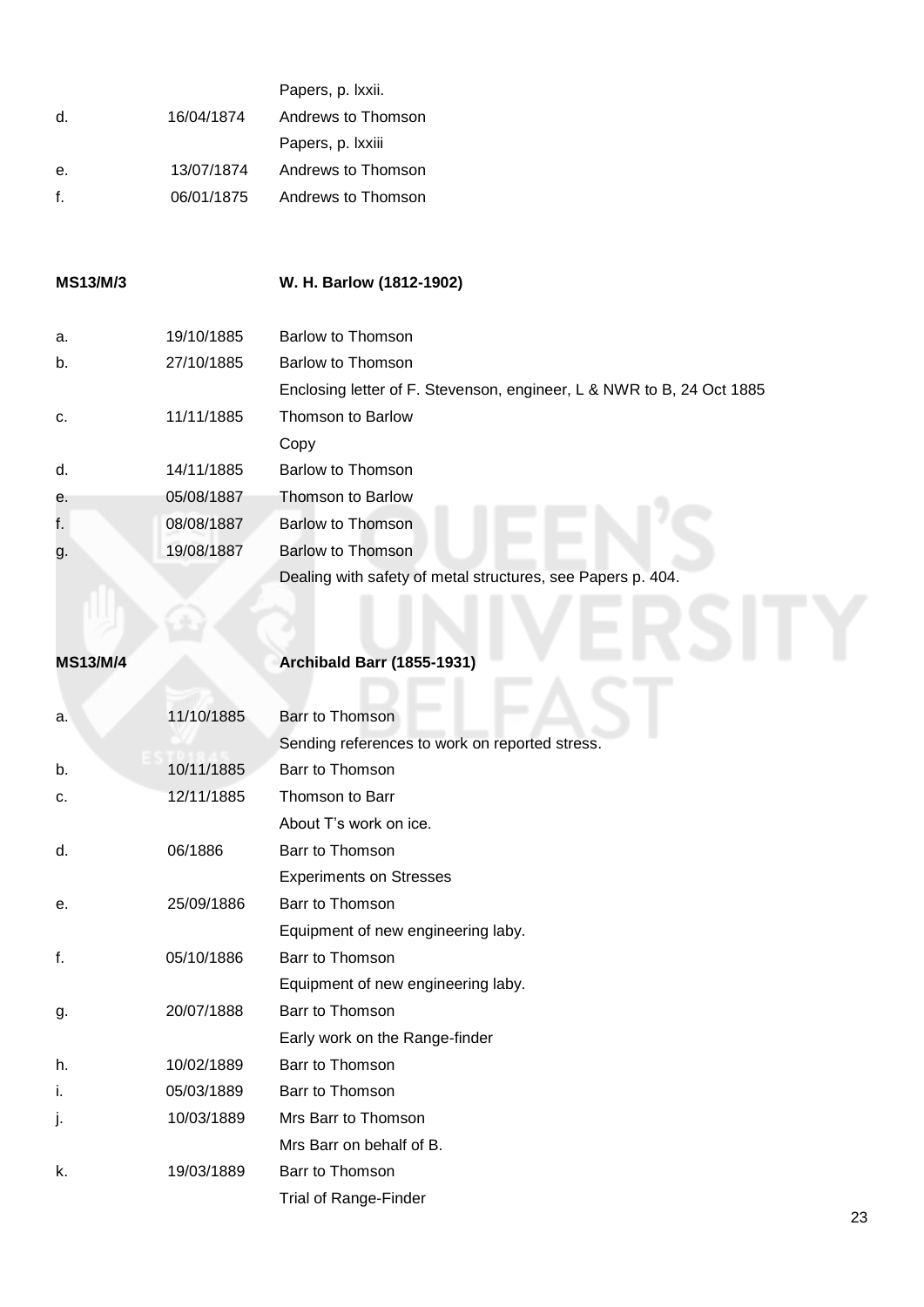| I.              | 22/03/1889  | Barr to Thomson                                                                   |
|-----------------|-------------|-----------------------------------------------------------------------------------|
| m.              | 26/03/1889  | Barr to Thomson                                                                   |
| n.              | 14/04/1889  | Barr to Thomson                                                                   |
| <b>MS13/M/5</b> |             | J.T. Bottomley (1845-1926)                                                        |
| MS13/M/5        | 30 Dec 1879 | Bottomley to Thomson                                                              |
|                 |             | Report of work done with a class in T's absence and statement of a problem set,   |
|                 |             | attached is a manuscript in pencil, in T's hand, containing his solution.         |
| <b>MS13/M/6</b> |             | J.D. Evertt, (1831-1904)                                                          |
| а.              | 31/12/1873  | Evertt to William Thomson                                                         |
|                 |             | About underground temperature research, and units; contains a list of words       |
|                 |             | suggested by Prof Mc Douall as names for the new units                            |
| b.              | 15/12/1874  | Evertt to William Thomson                                                         |
|                 |             | Mainly concerned with questions of nomenclature.                                  |
| c.              | 21/12/1874  | Evertt to William Thomson                                                         |
|                 |             | Mainly concerned with questions of nomenclature. With enclosure from E's treatise |
|                 |             | on units.                                                                         |
| d.              | 18/09/1876  | Evertt to William Thomson                                                         |
|                 |             | Mainly concerned with questions of nomenclature.                                  |
| е.              | 28/09/1876  | <b>Thomson to Evertt</b>                                                          |
|                 |             | Copy. Mainly concerned with questions of nomenclature.                            |
| f.              | 06/10/1876  | Memo on Metric Units of Force by James Thomson                                    |
|                 |             | Mainly concerned with questions of nomenclature.                                  |
| g.              | 24/07/1878  | Evertt to William Thomson                                                         |
|                 |             | Mainly concerned with questions of nomenclature.                                  |
| h.              | 28/04/1880  | Evertt to William Thomson                                                         |
|                 |             | About T's theory of effect of stress on melting & solution.                       |
| <b>MS13/M/7</b> |             | Michael Faraday (1791-1867)                                                       |
| а.              | 30/07/1858  | Thomson to Faraday                                                                |
|                 |             | Papers p212. Copy.                                                                |
| b.              | 04/09/1858  | Faraday to Thomson                                                                |
|                 |             | Papers p212.                                                                      |
| c.              | 09/11/1858  | Thomson to Faraday                                                                |
|                 |             | Papers p214. Copy.                                                                |
| d.              | 15/11/1858  | Faraday to Thomson                                                                |
|                 |             | Papers p216.                                                                      |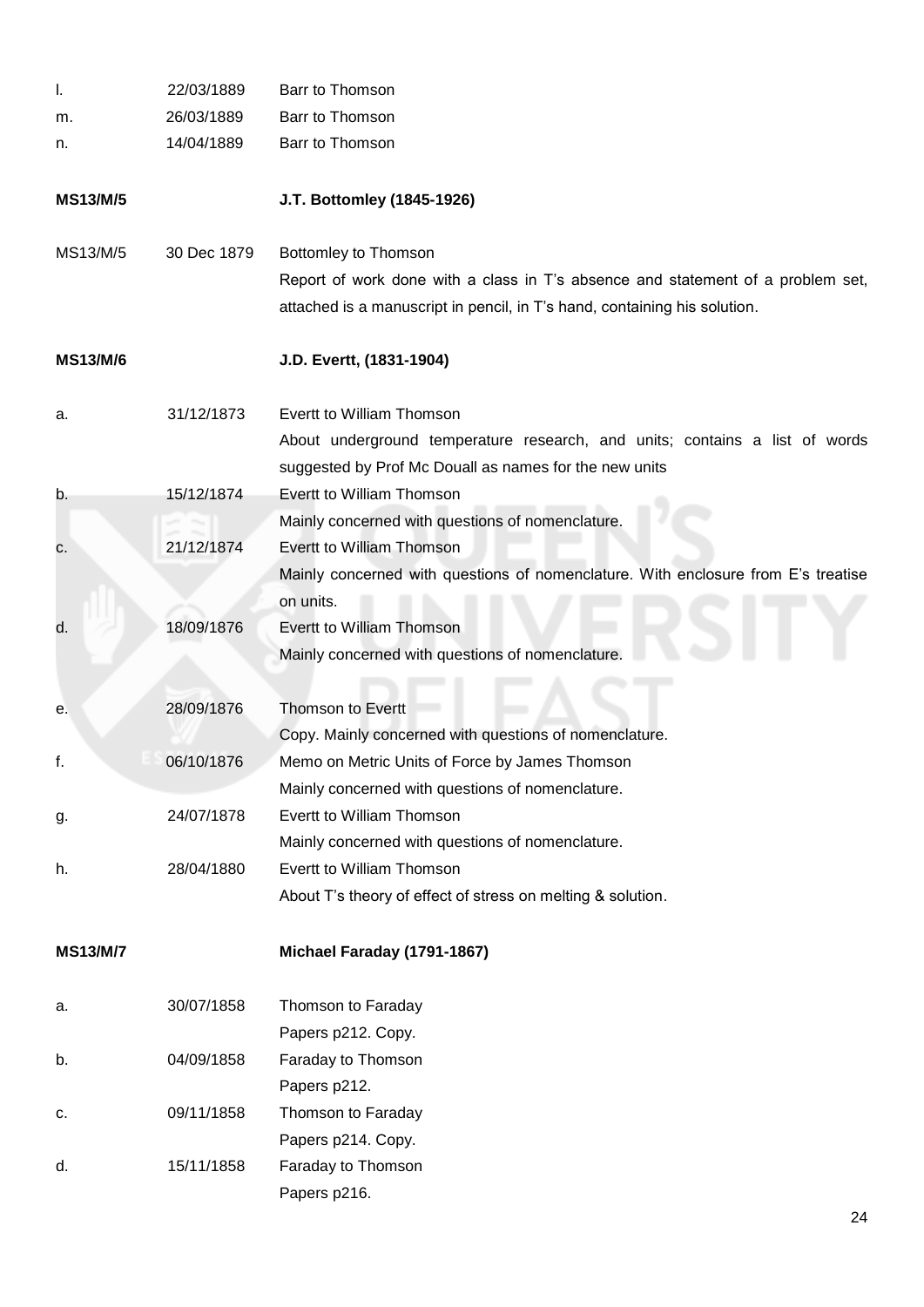| е.              | 24/11/1858 | Thomson to Faraday                                                                    |
|-----------------|------------|---------------------------------------------------------------------------------------|
|                 |            | Papers p217. Copy.                                                                    |
| <b>MS13/M/8</b> |            | Thomas Claxton Fiddler (1841-1917)                                                    |
| a.              | 22/07/1881 | Fiddler to William Thomson                                                            |
|                 |            | Papers p212. Copy.                                                                    |
| b.              | 23/08/1881 | Thomson to Fiddler                                                                    |
|                 |            | In Reply to MS18/M/8/A                                                                |
| c.              | 09/11/1858 | Fiddler to Thomson                                                                    |
|                 |            | About suspension bridges.                                                             |
| MS13/M/9        |            | W.M. Froude (1810-1879)                                                               |
| MS13/M/9        | 30/06/1877 | W.M Froude to R.D. Napier                                                             |
|                 |            | On an envelope attached to this a note in T's hand "Mr Froude's letter to Napier Esq. |
|                 |            | lent to me by Mr Brownlee in Sept or Oct 1877." A description of experiment with a    |
|                 |            | model of the "Russian round ship."                                                    |
|                 |            |                                                                                       |
| MS13/M/10       |            | George Fuller (<br>$-1917)$                                                           |
| a.              | 21/01/1872 | Fuller to Thomson                                                                     |
|                 |            | With discussion of a question on framed structures.                                   |
| b.              | 11/01/1873 | Fuller to Thomson                                                                     |
|                 |            | Reference to intention to stand for T's chair at QUB, with account of procedure       |
|                 |            | adopted in regulating flow in a stream.                                               |
| MS13/M/11       |            | Joseph A. Galbraith (1818-1890) (Fellow of Trinity College Dublin)                    |
| а.              | 15/03/1888 | Galbraith to Thomson                                                                  |
| b.              | 26/03/1888 | Thomson to Galbraith                                                                  |
|                 |            | Memo of reply sent.                                                                   |
| c.              | 28/03/1888 | Galbraith to Thomson                                                                  |
|                 |            | Acknowledgement. Query about T's work on centrifugal pump.                            |
| MS13/M/12       |            | <b>James Geikie (1839-1915)</b>                                                       |
| MS13/M/12/1     | 19/01/1882 | Geikie to Thomson                                                                     |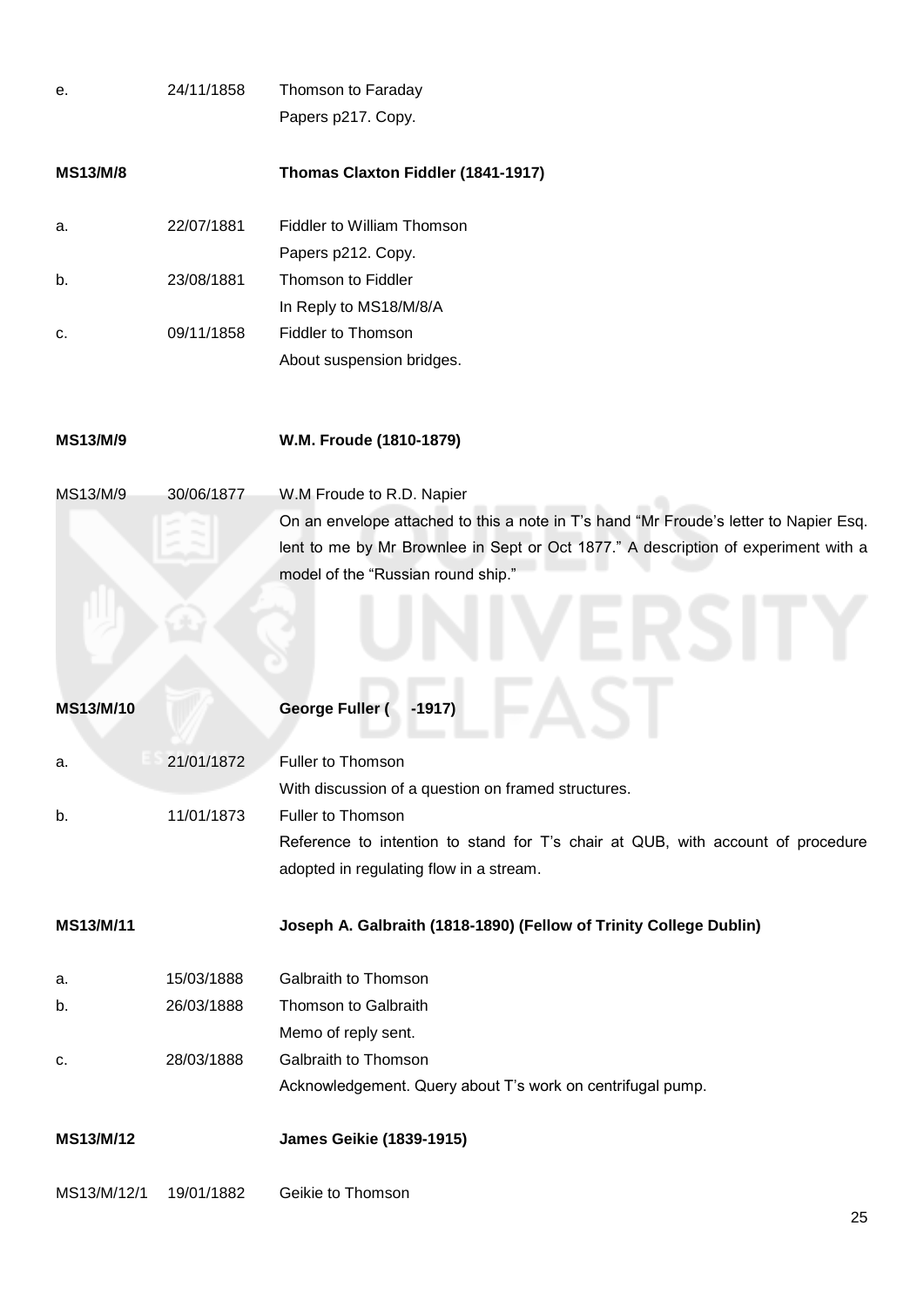Question of ice-sheets.

| MS13/M/13        |            | W. J. Hancock (1799-1852)                                |
|------------------|------------|----------------------------------------------------------|
| MS13/M/13/1      | 22/11/1877 | Hancock to Thomson<br>About patent 'tell tale clocks'.   |
| <b>MS13/M/14</b> |            | A.S. Herschel (1836-1907)                                |
| MS13/M/14        | 12/04/1874 | Herschel to Thomson<br>Experiments with centrifugal fan. |

|  | MS13/M/15 |  |  |  |
|--|-----------|--|--|--|
|--|-----------|--|--|--|

 $\sim$ 

**MS13/M/15 Fleming Jenkin (1833-1885)**

| a. | 11/11/[1874] | Jenkin to Thomson         |
|----|--------------|---------------------------|
| b. | 16/11/1874   | Jenkin to Thomson         |
| C. | 26/11/1874   | Jenkin to Thomson         |
| d. | 07/03/1882   | Jenkin to Thomson         |
|    |              | With pencilled notes of T |
| е. | 17/03/1882   | Jenkin to Thomson         |
|    |              |                           |
|    |              |                           |

*Queries about dynamics & hydraulics (Kane) see end of MS13/M.*

| MS13/M/16        |                                        | *Mrs Elizabeth King                                                                                                                                |
|------------------|----------------------------------------|----------------------------------------------------------------------------------------------------------------------------------------------------|
| a.<br>b.<br>c.   | 08/11/1849<br>28/09/1852<br>25/10/1852 | 'Copy of letter from Father to Aunt Elizabeth'<br>'Copy of letter from Father to Aunt Elizabeth'<br>'Copy of letter from Father to Aunt Elizabeth' |
| <b>MS13/M/17</b> |                                        | <b>George King</b>                                                                                                                                 |
| MS13/M/17        | 16/01/1874                             | King to Thomson<br>Accompanying Proof of K's Paper on Glaciers (second part).                                                                      |
| <b>MS13/M/18</b> |                                        | S.P. Langley (1834-1906)                                                                                                                           |
| a.               | 06/12/1890                             | Thomson to Langley<br>Copy                                                                                                                         |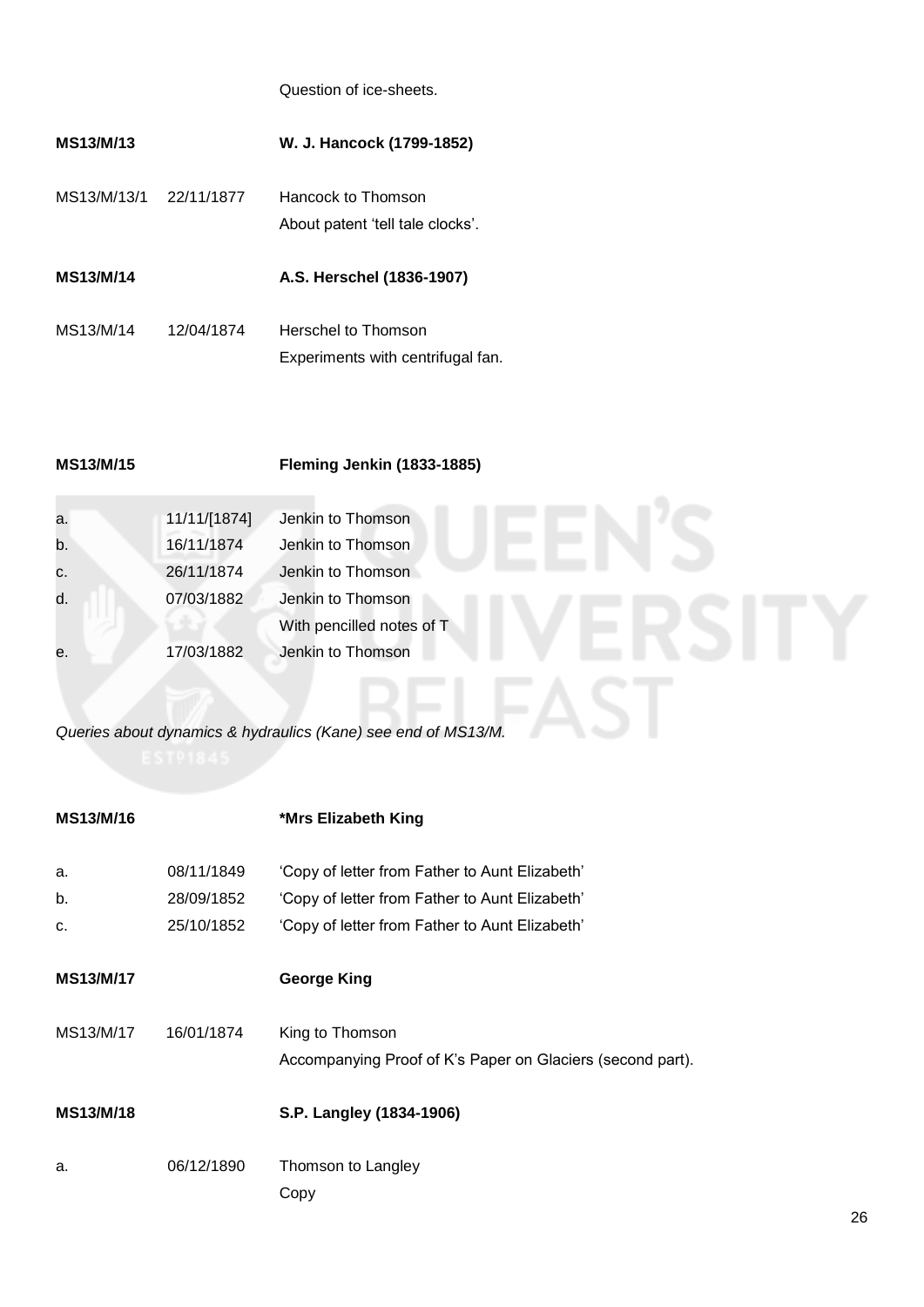| b. | n.d. | Langley to Thomson                          |
|----|------|---------------------------------------------|
| C. | n.d. | Thomson to Langley                          |
|    |      | Correspondence about Ferrel's papers. Copy. |

| MS13/M/19 |            | Charles MacDouall (Prof of Greek, QUB 1850-1878)                                       |
|-----------|------------|----------------------------------------------------------------------------------------|
| MS13/M/19 | 04/12/1882 | MacDouall to Thomson                                                                   |
|           |            | In hand of "E.M.D". About loan of books from Glasgow library.                          |
| MS13/M/20 |            | <b>Mrs Jane MacDouall</b>                                                              |
| MS13/M/20 | 03/04/1889 | Mrs Jane MacDouall to Mrs Jas. Thomson                                                 |
|           |            | Envelope with postmark Ap. 3 1889, inscribed "Mrs MacDouall concerning Prof            |
|           |            | Purser's candidature for President, Q's College".                                      |
| MS13/M/21 |            | <b>Robert Manning (1816 - 1917)</b>                                                    |
|           |            |                                                                                        |
| MS13/M/21 | 12/10/1881 | <b>Manning to Hancock</b>                                                              |
|           |            | With note of Hancock enclosing this to J.T. It deals with construction of weirs on the |
|           |            | Shannon and the theories of James Perry.                                               |
|           |            |                                                                                        |
|           |            |                                                                                        |
| MS13/M/22 |            | James Clerk Maxwell (1831-1879)                                                        |
| a.        | 13/07/1871 | Maxwell to Thomson                                                                     |
| b.        | 21/1871    | <b>Thomson to Maxwell</b>                                                              |
|           |            | Copy.                                                                                  |
| c.        | 24/07/1871 | Maxwell to Thomson                                                                     |
|           |            | Correspondence about boiling-point, with a view to Maxwell's book on heat.             |
| d.        | 02/09/1871 | Maxwell to Thomson                                                                     |
| е.        | 11/01/1873 | Maxwell to Thomson                                                                     |
|           |            | About curved rays of light.                                                            |
| f.        | 27/03/1875 | Maxwell to Thomson                                                                     |
| g.        | 26/06/1875 | Maxwell to Thomson                                                                     |
|           |            | Postcard, signed 'dp/dt'.                                                              |
| h.        | 08/07/1875 | Maxwell to Thomson                                                                     |
|           |            | With diagram of lines on Gibb's Surface                                                |
| j.        | n.d.       | 'Diagram of Prof J. Willard Gibb's Thermo-dynamic Surface, Made in                     |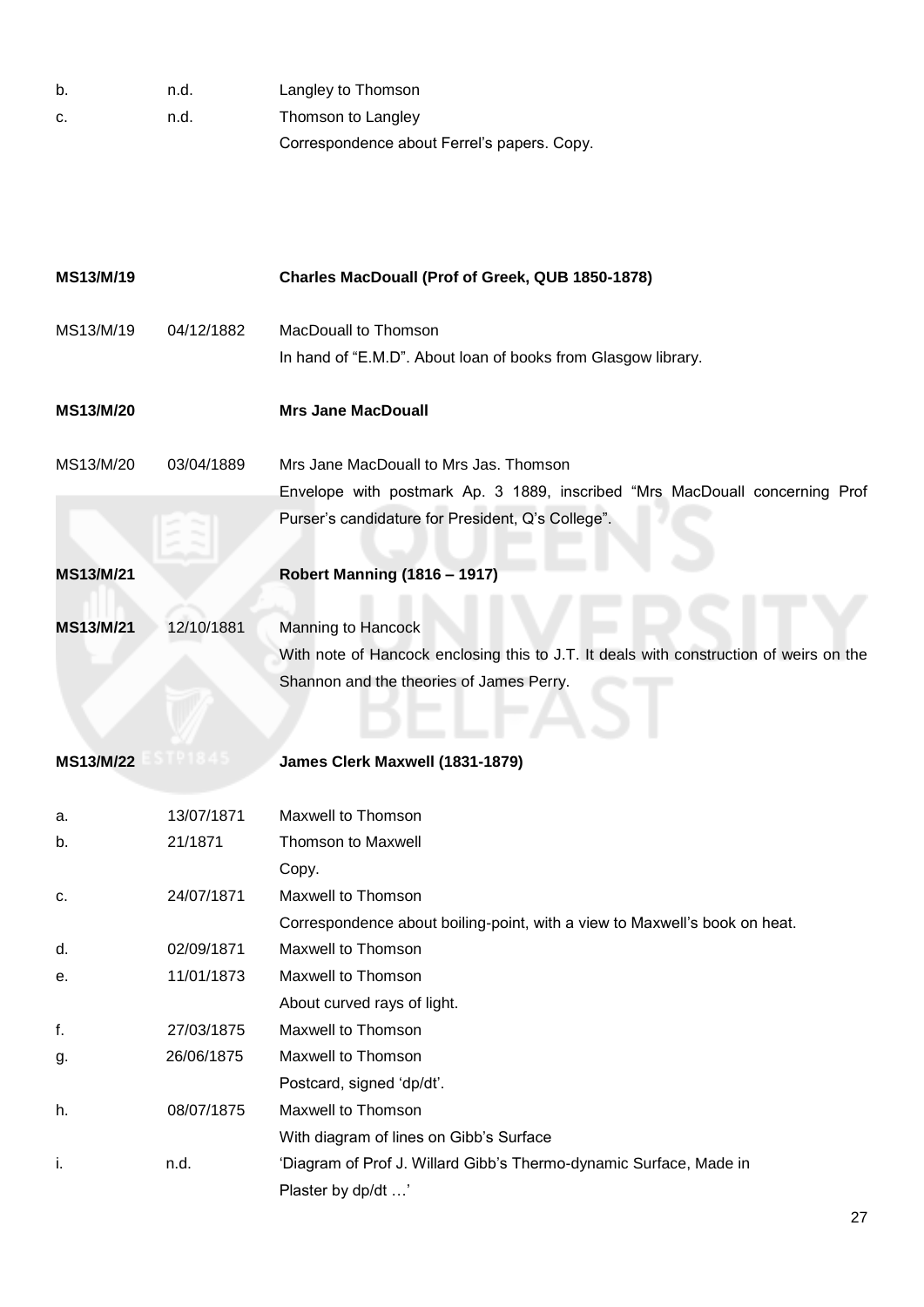| j.        | 25/06/1879 | Maxwell to Thomson                                                              |
|-----------|------------|---------------------------------------------------------------------------------|
|           |            | Marked in Thomson's hand: 'On Disk, Ball and Cylinder Integrator'.              |
|           |            | Papers p. 457.                                                                  |
| k.        | 16/07/1879 | <b>Thomson to Maxwell</b>                                                       |
|           |            | In acknowledgement of MS13/M/22/J. Papers p. 458.                               |
| MS13/M/23 |            | C.W. Merrifield (1827-1884)                                                     |
| a.        | 23/11/1878 | Merrifield to Thomson                                                           |
| b.        | 25/11/1878 | <b>Thomson to Merrifield</b>                                                    |
| c.        | n.d.       | <b>Prismatic Structure of Basalt</b>                                            |
|           |            | Referred to in MS13/M/23A and MS13/M/23/B, bearing critical notes by Thomson.   |
| MS13/M/24 |            | Hugh Robert Mill (1861-1950)                                                    |
| а.        | 18/01/1892 | Mill to W.M. Thomson                                                            |
| b.        | 23/03/1892 | Jas. Thomson to Mill                                                            |
| C.        | 24/03/1892 | Mill to J. Thomson.                                                             |
|           |            | About Ferrel's work on Atmospheric Circulation                                  |
| MS13/M/25 |            | Joseph John Murphy (1827-1894)                                                  |
| a.        | 02/04/1859 | Murphy to Thomson                                                               |
|           |            | About atmospheric currents, marked "Important letter, J.T."                     |
| b.        | 13/01/1875 | Murphy to Thomson                                                               |
|           |            |                                                                                 |
| c.        | 30/07/1875 | Murphy to Thomson                                                               |
| d.        | 21/12/1875 | Murphy to Thomson                                                               |
| е.        | 30/03/1892 | Thomson to Murphy                                                               |
|           |            | Copy, with manuscript notes in pencil about the history of ideas on atmospheric |
|           |            | circulation.                                                                    |
| f.        | 05/04/1892 | Murphy to Thomson                                                               |
| g.        | 06/04/1892 | Thomson to Murphy                                                               |
|           |            | Copy.                                                                           |
| h.        | 11/04/1892 | Murphy to Thomson                                                               |
|           |            | With off-prints of newspaper reports of Joseph John Murphy's papers before      |
|           |            | <b>B.N.H.P.S:</b>                                                               |
|           |            | 1) 06/02/1856 On the Circulation of the Atmosphere.                             |
|           |            | 2) 21/01/1857 On Tornadoes & Water Spouts                                       |
| MS13/M/26 |            | W. Nesbitt (1824-1881), Prof of Latin, QCB (1864-1881)                          |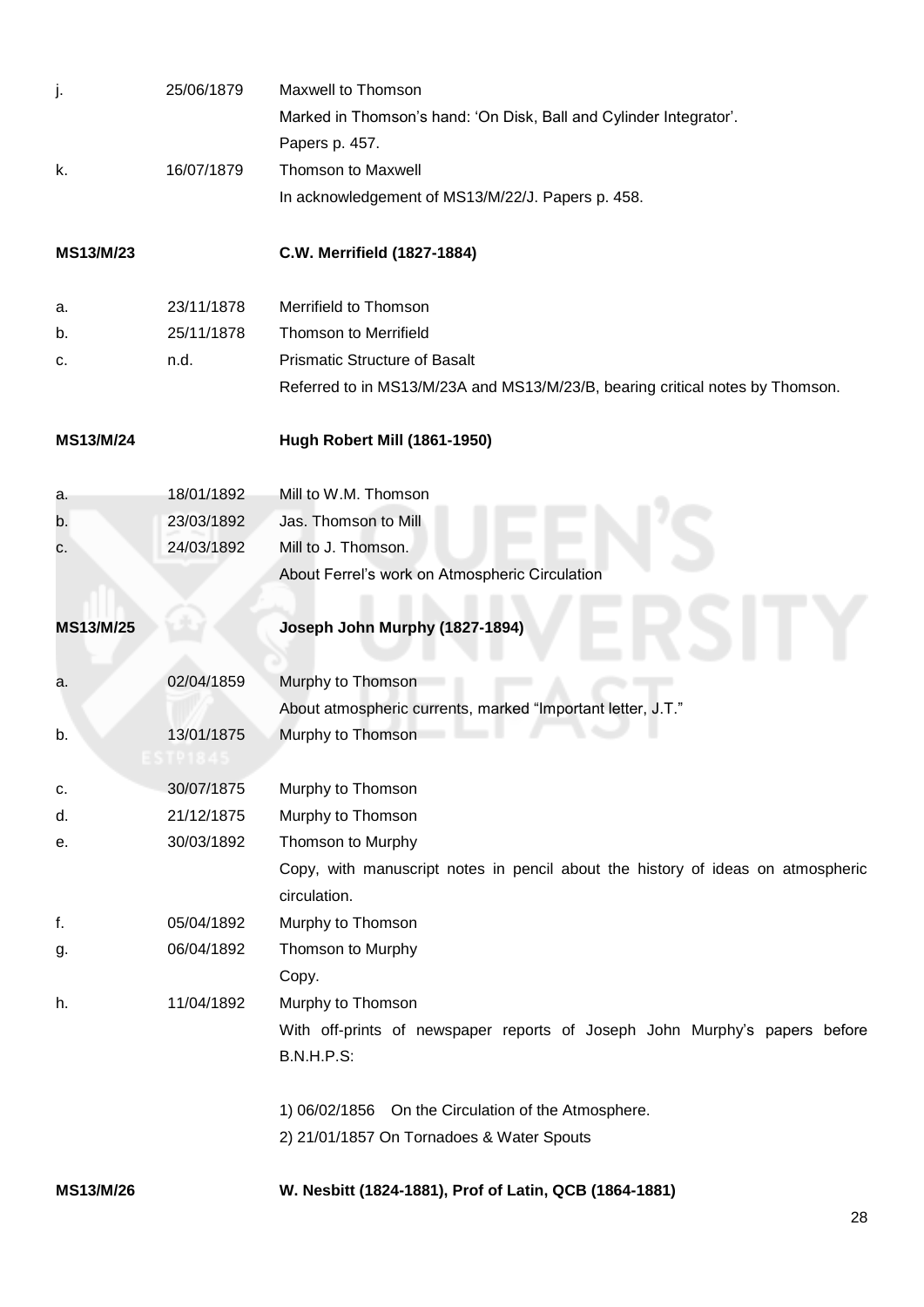| MS13/M/26 | 15/01/1881 | Nesbitt to Thomson                                                                                                                                |
|-----------|------------|---------------------------------------------------------------------------------------------------------------------------------------------------|
| MS13/M/27 |            | John Perry (1850-1920)                                                                                                                            |
| MS13/M/27 | 16/05/1884 | Perry to Thomson                                                                                                                                  |
| MS13/M/28 |            | <b>Edward C. Pickering</b>                                                                                                                        |
| MS13/M/28 | 22/04/1874 | Pickering to Thomson                                                                                                                              |
|           |            | With graph, about Requault's observations.                                                                                                        |
| MS13/M/29 |            | Frederick Purser (1840-1910)                                                                                                                      |
| MS13/M/29 | 21/09/1884 | Purser to Thomson                                                                                                                                 |
|           |            | Along with translation with critical comments, of Heinrich Streintz, (1848-1892) "Die<br>physikalischen Grundlagen der Mechanik" (Leipzig, 1883). |
|           |            |                                                                                                                                                   |
| MS13/M/30 |            | John Purser (1835-1903)                                                                                                                           |
| MS13/M/30 | 20/09/1884 | <b>Purser to Thomson</b>                                                                                                                          |
|           |            | Dealing with work of Streintz (see MS13/M/29).                                                                                                    |
| MS13/M/31 |            | William Ramsay (1852-1916)                                                                                                                        |
| а.        | 17/11/1883 | Ramsay to Thomson                                                                                                                                 |
|           |            | Account of R's experiments on change of state.                                                                                                    |
| b.        | 19/04/1884 | Ramsay to Thomson                                                                                                                                 |
|           |            | Account of R's experiments on change of state.                                                                                                    |
| c.        | 15/09/1886 | Ramsay to Thomson                                                                                                                                 |
|           |            | Account of R's experiments on change of state.                                                                                                    |
| MS13/M/32 |            | W.J. Macquorn Rankine (1820-1872)                                                                                                                 |
| а.        | 04/07/1870 | Rankine to Thomson                                                                                                                                |
|           |            | In acknowledgment of loan of T's paper on strength of materials. With memo of reply                                                               |
|           |            | in T's hand.                                                                                                                                      |
| b.        | 07/07/1870 | Rankine to Thomson                                                                                                                                |
|           |            | In acknowledgment of loan of T's paper on strength of materials.                                                                                  |
| c.        | 09/07/1870 | Rankine to Thomson                                                                                                                                |
|           |            | In acknowledgment of loan of T's paper on strength of materials.                                                                                  |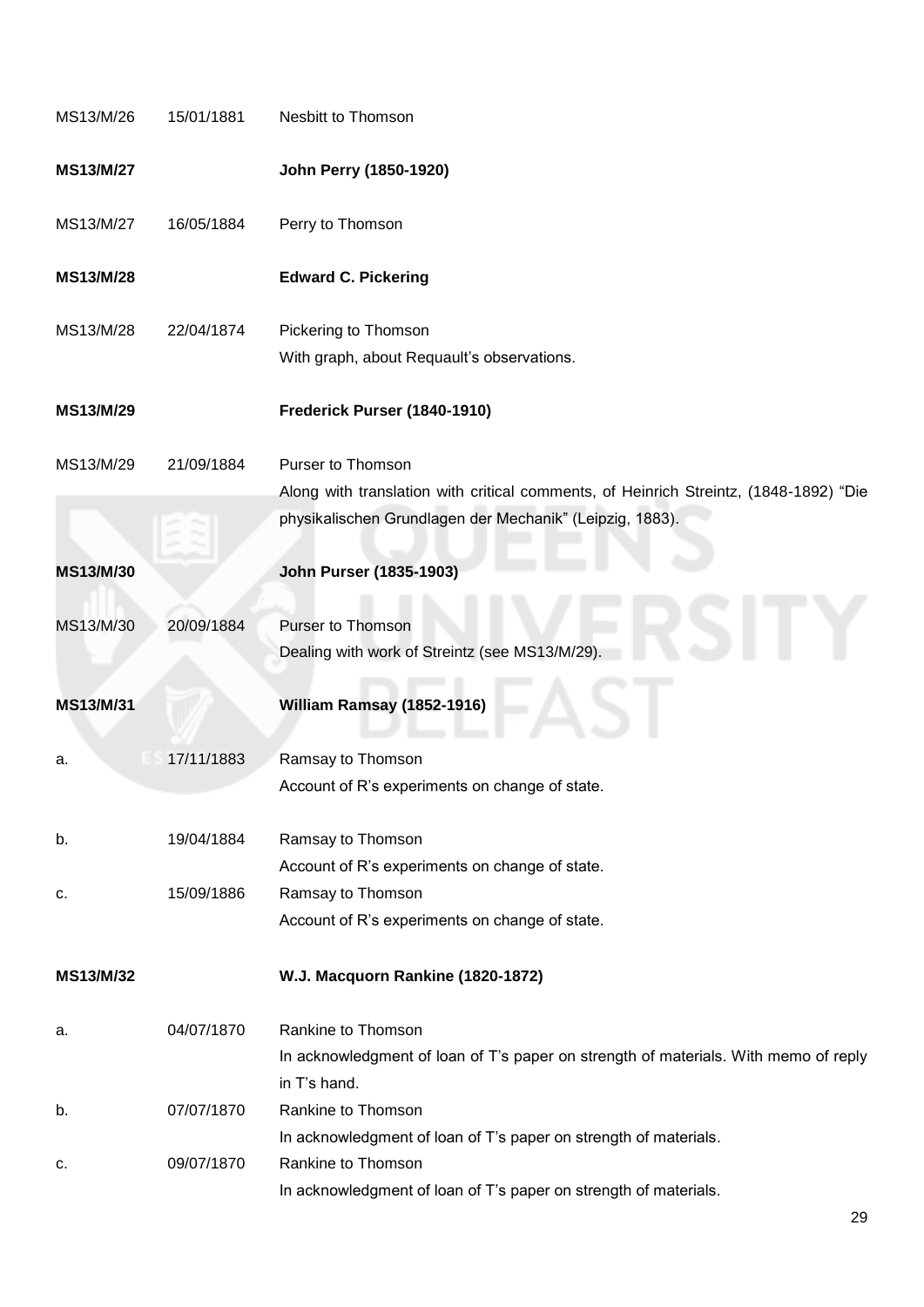|            | Osborne Reynolds (1842-1912)                                   |
|------------|----------------------------------------------------------------|
| 26/05/1868 | Reynolds to Thomson                                            |
|            | W Chandler Roberts (afterwards Roberts-Austen) (1843-1902)     |
| 03/11/1874 | Roberts to Thomson                                             |
| 02/01/1877 | Roberts to Thomson                                             |
| 07/01/1877 | Thomson to Roberts                                             |
|            | Draft reply about columnar structure of rocks.                 |
|            | Thomas Romney Robinson (1792-1882)                             |
| 12/07/1856 | Thomson to Robinson                                            |
|            | Suggesting lower price for Ordnance Survey maps. Copy.         |
|            | Warren de la Rue (1815-1889)                                   |
| 23/05/1877 | de la Rue to Thomson                                           |
| 30/05/1877 | de la Rue to Thomson                                           |
|            | Suggesting the use of phosphor bronze for integrating machine. |
|            |                                                                |

## **MS13/M/37 H.C. Sorby (1826-1908)**

| a. | 05/02/1862  | Sorby to Thomson |
|----|-------------|------------------|
|    |             | Papers p.252.    |
| b. | 14/03/1862  | Thomson to Sorby |
|    |             | Papers p.254.    |
| C. | 22/03[1862] | Sorby to Thomson |
|    |             | Papers p.255.    |
| d. | 24/03/1862  | Thomson to Sorby |
|    |             | Papers p.256.    |
| е. | 20/08/1862  | Sorby to Thomson |
|    |             | Papers p.256.    |
|    | 26/09/1863  | Thomson to Sorby |
|    |             | Copy.            |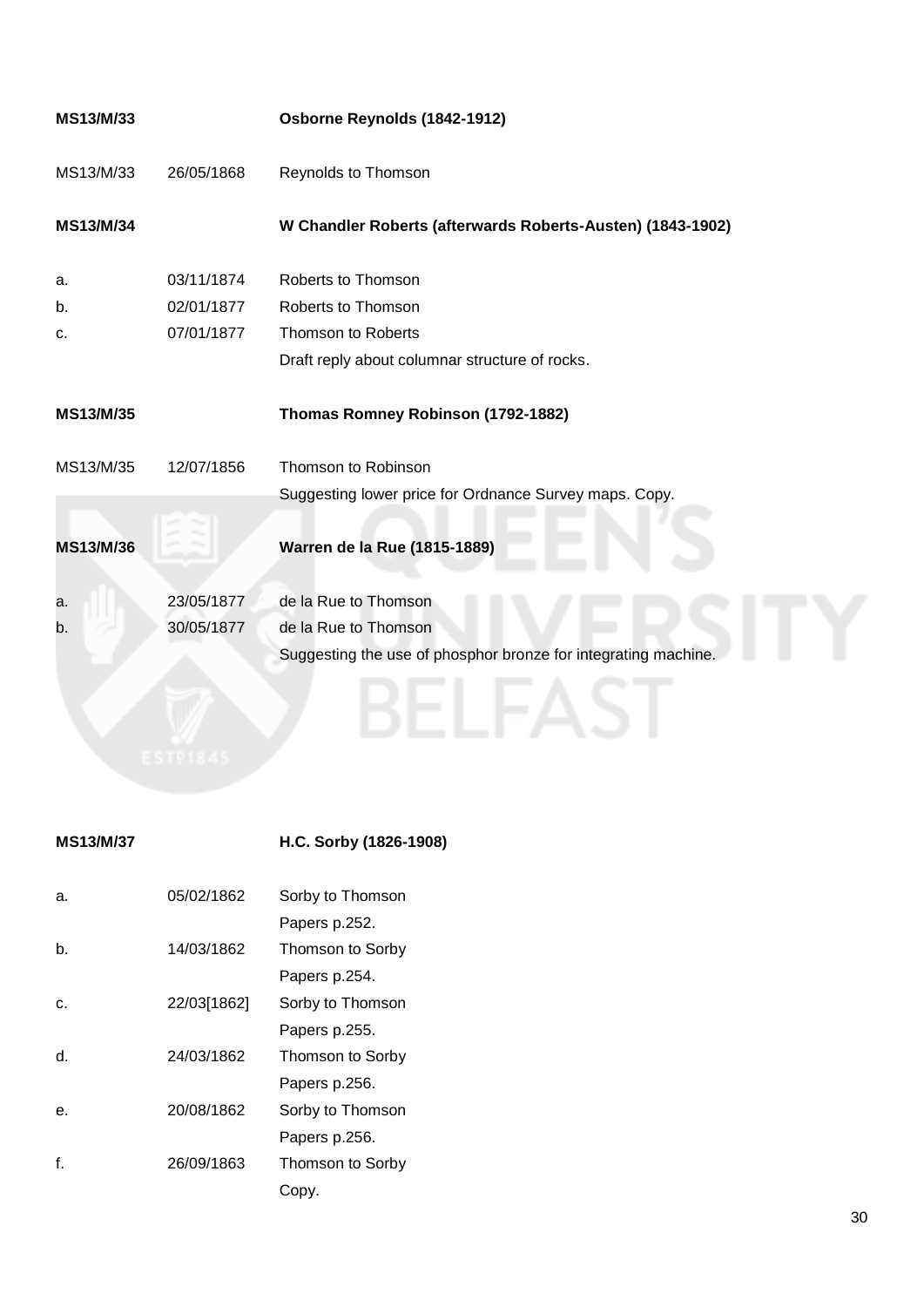| MS13/M/38 |            | George Gabriel Stokes (1819-1903)                                                |
|-----------|------------|----------------------------------------------------------------------------------|
| а.        | 06/06/1871 | Stokes to Thomson                                                                |
| b.        | 20/06/1873 | <b>Stokes to Thomson</b>                                                         |
|           |            | With note of reply sent on 4 July 1873.                                          |
| MS13/M/39 |            | P.S. Tait (1831-1901)                                                            |
| a.        | 25/04/1870 | Tait to Thomson                                                                  |
|           |            | About atmospheric refraction.                                                    |
| b.        | 14/06/1884 | Tait to Thomson                                                                  |
| c.        | 26/06/1884 | Tait to Thomson                                                                  |
|           |            | With note added on the envelope & pencilled comment by J.T. within, dealing with |
|           |            | frames of reference.                                                             |
| d.        | 05/07/1884 | Tait to Thomson                                                                  |
|           |            | With note on envelope                                                            |
| е.        | 30/09/1884 | Tait to Thomson                                                                  |
| f.        | 19/01/1885 | Tait to Thomson                                                                  |
|           |            | About Tait's suggested modification of Thomson's isothermal curve.               |
| g.        | 24/01/1885 | Tait to Thomson                                                                  |
|           |            | About Tait's suggested modification of Thomson's isothermal curve.               |
| h.        | 28/01/1885 | Tait to Thomson                                                                  |
|           |            | Postcard. About Tait's suggested modification of Thomson's isothermal curve.     |
| i.        | 29/01/1885 | Thomson to Tait                                                                  |
|           |            | About Tait's suggested modification of Thomson's isothermal curve. Copy.         |
| J.        | 29/01/1885 | Tait to Thomson                                                                  |
|           |            | About Tait's suggested modification of Thomson's isothermal curve. Postcard.     |
| k.        | 05/02/1885 | Tait to Thomson                                                                  |
|           |            | About Tait's suggested modification of Thomson's isothermal curve.               |
| I.        | 09/09/1886 | Tait to W. Thomson                                                               |
|           |            | About Tait's suggested modification of Thomson's isothermal curve.               |
| j,        | n.d.       | 'Letter of Prof Tait of special interest to me, J.T'                             |
|           |            | On envelope, enclosing an account of Fischer's work in pencil, in Tait's hand.   |
| MS13/M/40 |            | James Thomson, Senior, (1786-1849)                                               |
| MS13/M/40 | 18/07/1844 | From a letter to his father, dated July 18, 1844                                 |
|           |            | Copy. About a plan for consumption of smoke.                                     |
| MS13/M/41 |            | William Thomson (Lord Kelvin) (1824-1907)                                        |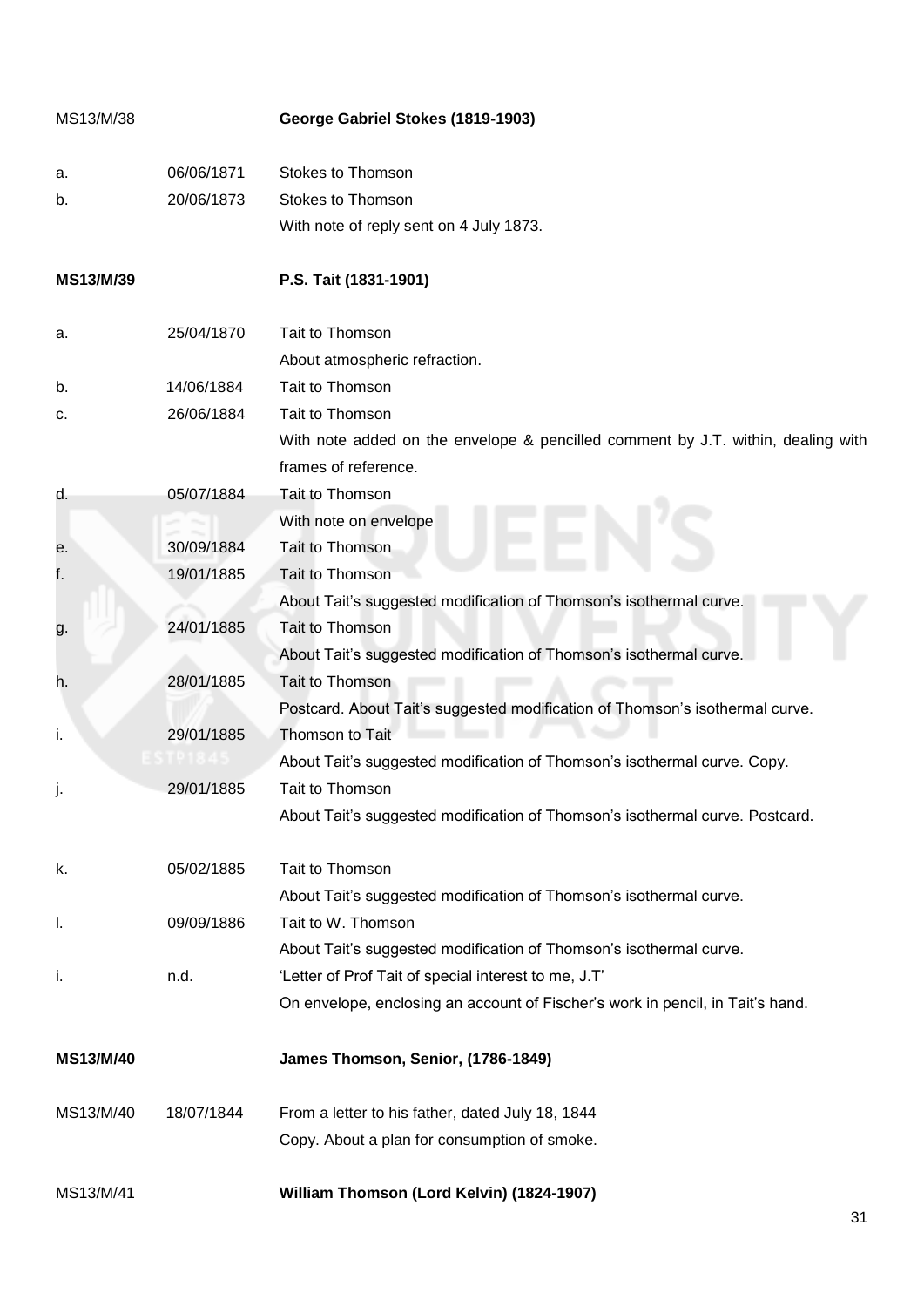| a.               | n.d.       | William Thomson to James Thomson                                                                  |
|------------------|------------|---------------------------------------------------------------------------------------------------|
|                  |            | A note of invitation to Cambridge.                                                                |
| b.               | 26/04/???? | William Thomson to James Thomson                                                                  |
|                  |            | With notes by James Thomson about modules of elasticity.                                          |
| b1.              | 20/01/1857 | William Thomson to James Thomson                                                                  |
|                  |            | With "receipt for gutta perch & cement" & references to cable-laying.                             |
| c.               | 19/02/1862 | William Thomson to James Thomson                                                                  |
|                  |            | Headed, in J.T.'s hand, "Hydraulics, Friction or viscosity of water".                             |
| d.               | 04/03/1870 | William Thomson to James Thomson                                                                  |
|                  |            | Copy of end of letter, with reference to size of molecules.                                       |
| е.               | 22/10/1873 | William Thomson to James Thomson                                                                  |
|                  |            | About J.T.'s proposed presidency of Section A at B.A. meeting.                                    |
| f.               | 19/07/1878 | James Thomson to William Thomson                                                                  |
|                  |            | About units & dimensions.                                                                         |
| MS13/M/42        |            | Mrs Elizabeth Thomson (formerly Hancock) wife of James Thomson.                                   |
|                  |            |                                                                                                   |
| MS13/M/42        | 22/11/1891 | Elizabeth Thomson to Jas Thomson, Junior.                                                         |
|                  |            |                                                                                                   |
|                  |            |                                                                                                   |
| MS13/M/43        |            | Frances Anna Thomson, Lady Kelvin (formerly Blandy)                                               |
| a.               | [19/08]    | Frances Anna Thomson to James Thomson                                                             |
|                  |            | Containing message from William Thomson about the effect on metals of "Sunday<br>rest".           |
| b.               | 17/05/1889 | Frances Anna Thomson to son or daughter of James Thomson.                                         |
|                  |            | About views of Stokes on words, "posture", orientation and others. The postscript of a<br>letter. |
| <b>MS13/M/44</b> |            | Sylvanus P. Thomson (1851-1916)                                                                   |
| MS13/M/44        | 24/07/1909 | Sylvanus P. Thomson to Jas Thomson, Junior                                                        |
|                  |            | Enquiry for Sylvanus P. Thomson's life of Lord Kelvin                                             |
| <b>MS13/M/45</b> |            | W.C. Unwin (1838-1933)                                                                            |
| MS13/M/45        | 08/02/1866 | Unwin to Thomson                                                                                  |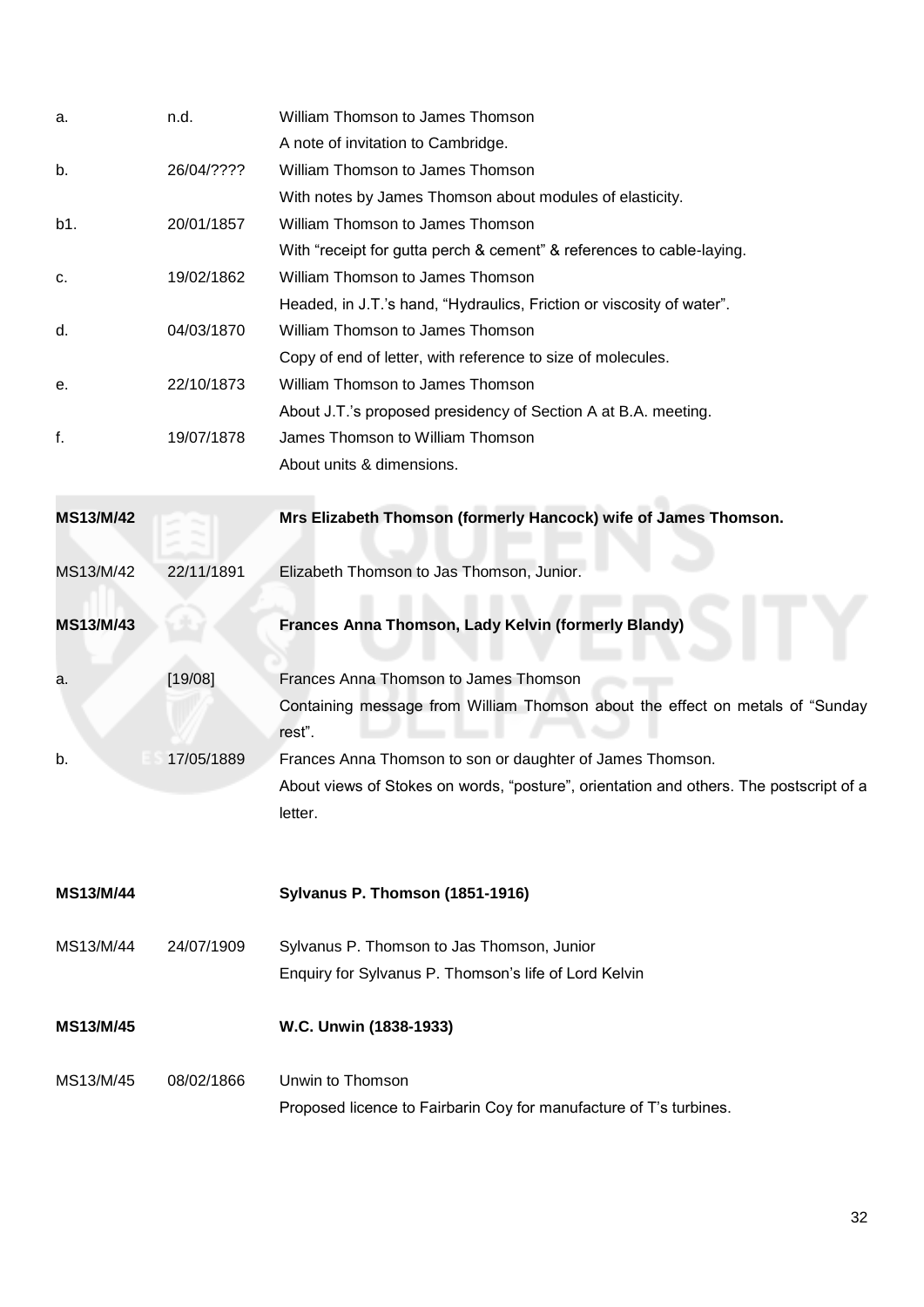<span id="page-32-0"></span>

| MS13/M/46              |            | John Warner, (American engineer)                                                                                                                                                                                                                                                                                                          |
|------------------------|------------|-------------------------------------------------------------------------------------------------------------------------------------------------------------------------------------------------------------------------------------------------------------------------------------------------------------------------------------------|
| a.                     | 30/10/1863 | Warner to Thomson                                                                                                                                                                                                                                                                                                                         |
| b.                     | 30/12/1863 | Warner to Thomson                                                                                                                                                                                                                                                                                                                         |
|                        |            | With pencilled note about J.T.'s reply.                                                                                                                                                                                                                                                                                                   |
| c.                     | 04/02/1864 | Warner to Thomson                                                                                                                                                                                                                                                                                                                         |
|                        |            | Letters describing Warner's visit to Paris & other places.                                                                                                                                                                                                                                                                                |
| MS13/M/47              |            | <b>Walter White</b>                                                                                                                                                                                                                                                                                                                       |
| a.                     | 26/07/1871 | White to Thomas Andrews                                                                                                                                                                                                                                                                                                                   |
| b.                     | 28/07/1871 | J to White                                                                                                                                                                                                                                                                                                                                |
|                        |            | Memo of reply with reference to Thomson's paper in Pir. Roy. Soc.                                                                                                                                                                                                                                                                         |
| MS13/M/48              |            | A.M. Worthington (1852-<br>$\rightarrow$                                                                                                                                                                                                                                                                                                  |
| MS13/M/48              | 06/02/1884 | Worthington to Thomson                                                                                                                                                                                                                                                                                                                    |
|                        |            | With memorandum of reply with reference to Worthington's work on capillary action.                                                                                                                                                                                                                                                        |
| MS13/M/49              |            | <b>Robert Young (1822-1917)</b>                                                                                                                                                                                                                                                                                                           |
|                        |            |                                                                                                                                                                                                                                                                                                                                           |
| a.                     | 05/01/1875 | Young to Thomson                                                                                                                                                                                                                                                                                                                          |
| b.                     | 10/03/1880 | Young to Thomson                                                                                                                                                                                                                                                                                                                          |
| MS13/M/15.5            |            | Robert John Kane, (Sir) (1809-1890)                                                                                                                                                                                                                                                                                                       |
| MS13/M/15.5 04/01/1865 |            | Kane to J                                                                                                                                                                                                                                                                                                                                 |
|                        |            | With reprint of K's lecture on "Industry in Ireland" from Jour. Society of Arts, 16 Dec<br>1864                                                                                                                                                                                                                                           |
| <b>MS13/N</b>          |            | Manuscripts of James Thomson, Senior, (1786-1849)                                                                                                                                                                                                                                                                                         |
| <b>MS13/N/1</b>        | 1809-1814  | 'Exercises in Natural Philosophy', 1811-12 and 'Matthew Steel & J<br>Gardiner'                                                                                                                                                                                                                                                            |
|                        |            | MS book (225 x 180 mm) used at Glasgow during student-period (1809-1814). From<br>one end "Exercises in Natural Philosophy, 1811-12", answers in essay form to<br>questions, numbered & dated. Some "Voluntary Exercises" written in shorthand. From<br>the other end, on cover, 1 January, 1810, Matthew Steel & J Gardiner. Day-book of |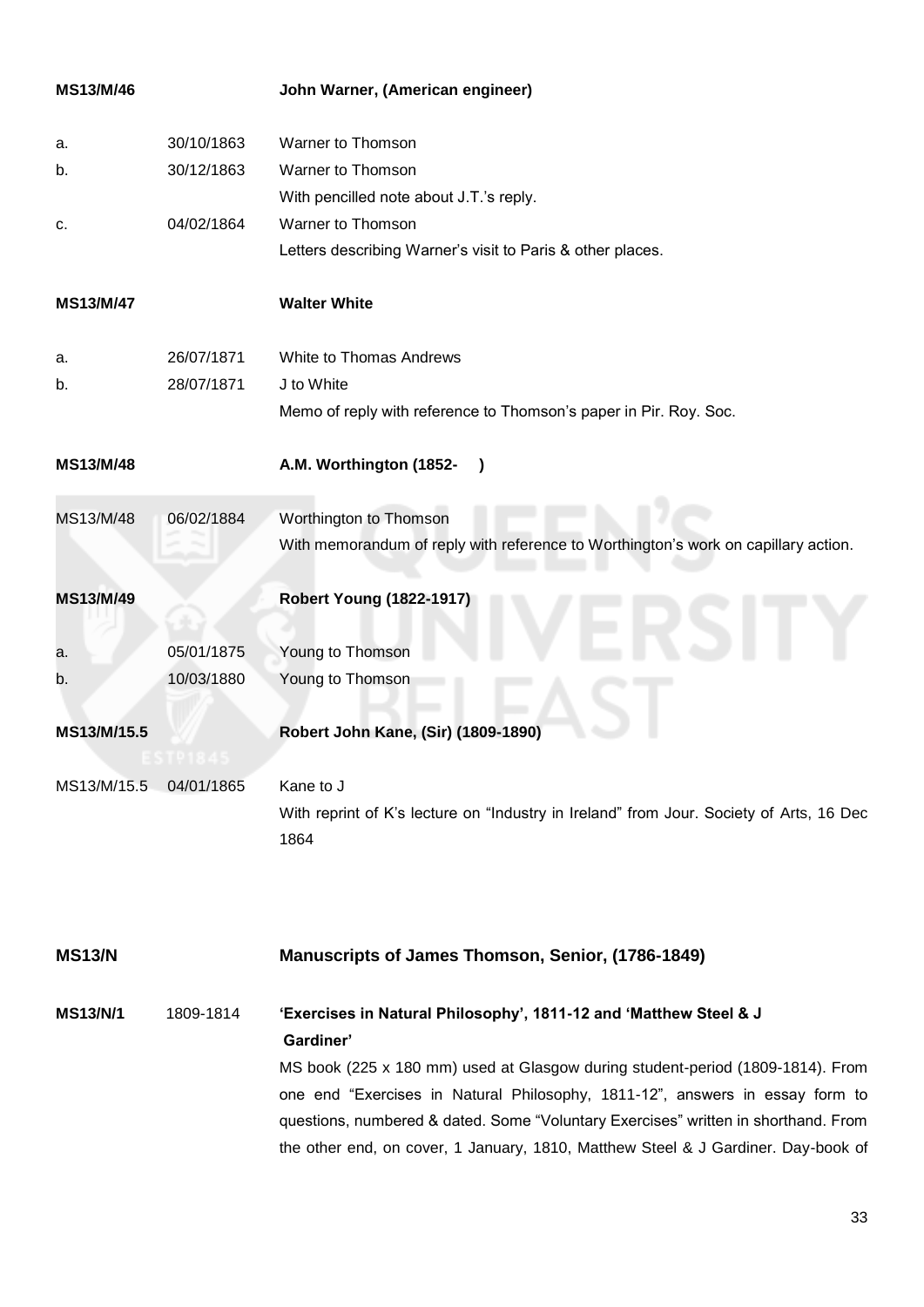goods exported, etc & money received for the same", used for notes on mechanics. Some passages in shorthand.

- **MS13/N/2** 1814-1832 **Public examination of the Junior Mathematical Class, April 26, 1825** MS. book (225 x 180 mm), period of Belfast Professorship (1814-1832). Names of pupils & questions set to each, followed by class register. From the other end, two pages of algebraic examples, followed by 4 pp. notes on quadratic equations.
- **MS13/N/3** 1827-1832 **Royal Belfast Academical Institution** Long book (395 x 165 mm) containing class-registers & examination records, 1827 to 1832.
- **MS13/N/4** 1828-1832 **Belfast Institution, College Department, Mathematical Classes 1828-29** Small book (197 x 123 mm), a numbered series of mathematical questions, (1-8 missing) with notes of their having been set at Examinations. From the other end, after a page of similar questions, a record of fees paid by students, with heading "Belfast Institution, College Department, Mathematical Classes 1828-29", continued

till 1831-2.

- **MS13/N/5** 1832-1836 **Record of Students Attendance, Junior Mathematical Class, 1832-33** MS. book (250 x 205 mm) "Record of Students Attendance, Junior Mathematical Class, 1832-33", followed by mathematical exercises & record of examination up till 1836. Continued from the other end, a number of loose sheets & printed class-lists interleaved. **MS13/N/6** [1829] **(President's) Address to the Students of the Belfast College**
	- MS. without covers (24 numbered pp. 232 x 190 mm) copy in feminine hand of "(President's) address to the students of the Belfast College". Inferred date 1829. Note by Mr Povey, Librarian: "James Thomson became President of the Faculty of Arts, Belfast Academical Institution, in 1829. (R.B.A.I. Centenary volume, page 209). The paper of this MS. is watermarked 1828".

**MS13/N/7** 06/11/1832 **Introductory Lecture, Glasgow College, Nov 6, 1832** MS., sewed in paper wrappers. (230 x 180 mm) "Introductory Lecture, Glasgow College, Nov 6, 1832", pages numbered 1-37.

> Separate fascicle "Nov 1834", numbered 1\* -6\*. Inside the first leaf a list of mathematicians & their dates

**MS13/N/8** n.d. **Measuration**